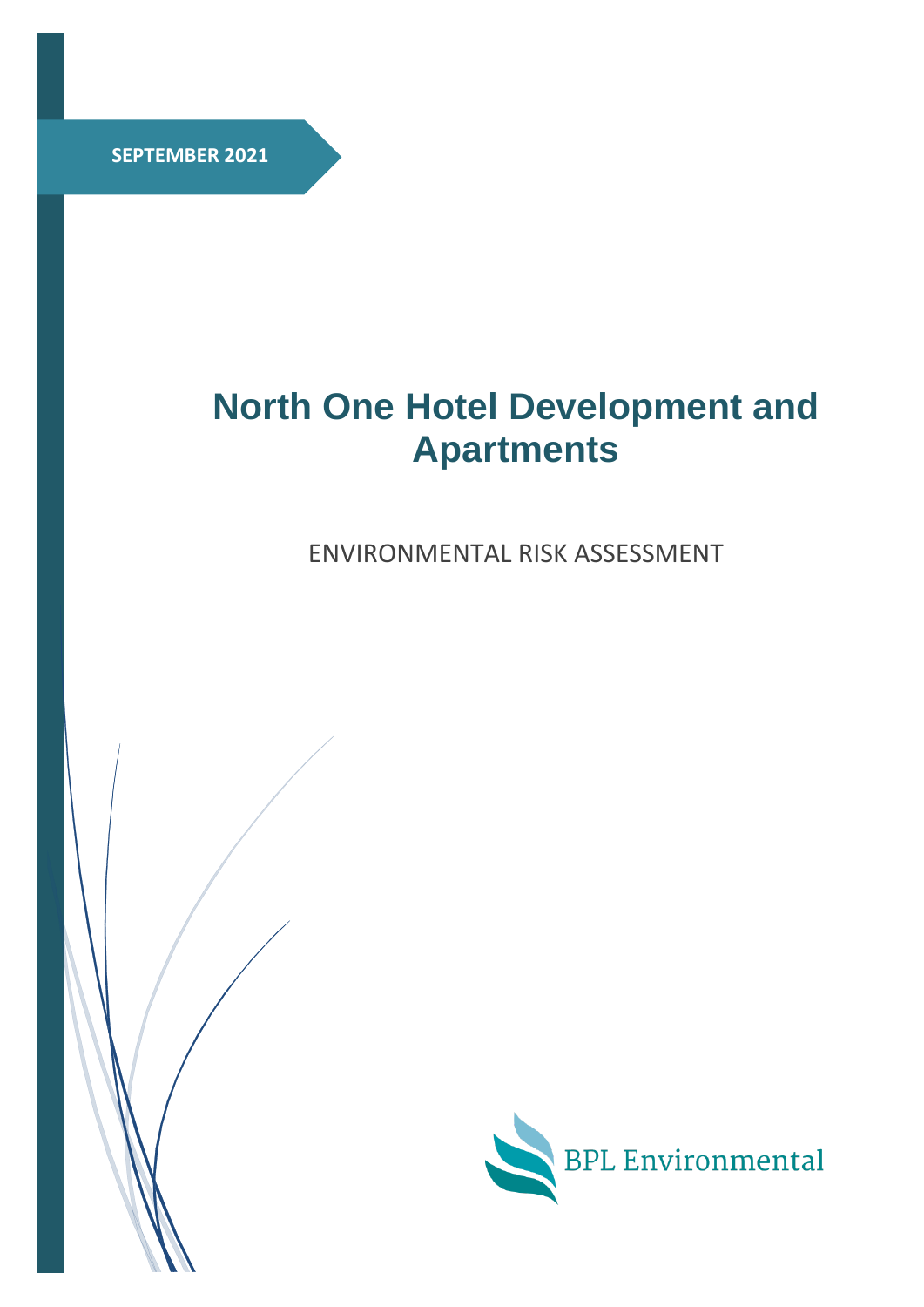#### **CONTROL AND REVISION HISTORY**

**Revisions** 

| <b>Version</b>                 | <b>Document</b> | <b>Author</b>      | <b>Reviewer/Approver</b>   | Date Reviewed |  |
|--------------------------------|-----------------|--------------------|----------------------------|---------------|--|
| Version 1.0<br>Risk Assessment |                 | Sharon Arena – BPL | John Hamilton - Urbanscope | 15/09/2021    |  |



|          | Completed by: BPL Environmental |
|----------|---------------------------------|
| ABN:     | 88 119 156 884                  |
| Tel:     | 0419 934 461                    |
| Address: | 5/7 Albany Highway, Armadale    |
|          | Western Australia 6122          |

For further information on this report please contact:

**Ms Sharon Arena – BPL Environmental** 

Tel: 0419 934 461

Email: [sharon@bplenvironmental.com.au](mailto:sharon@bplenvironmental.com.au)

#### **Disclaimer**

*In the preparation of this document, BPL Environmental (BPL) has relied on data, plans and other information provided by KTT Investment Pty Ltd and its Agents. Except as otherwise stated in the Report, BPL has not verified the accuracy or completeness of the information. BPL will not be liable in relation to incorrect conclusions or recommendations should any data or information, be incorrect, misrepresented or otherwise not fully disclosed to BPL. Within the limitations imposed by the commission, the assessment of the site and preparation of the report have been undertaken in accordance with generally accepted practices using a degree of care ordinarily exercised by professional resource and environmental consultants. No other warranty, expressed or implied, is made.*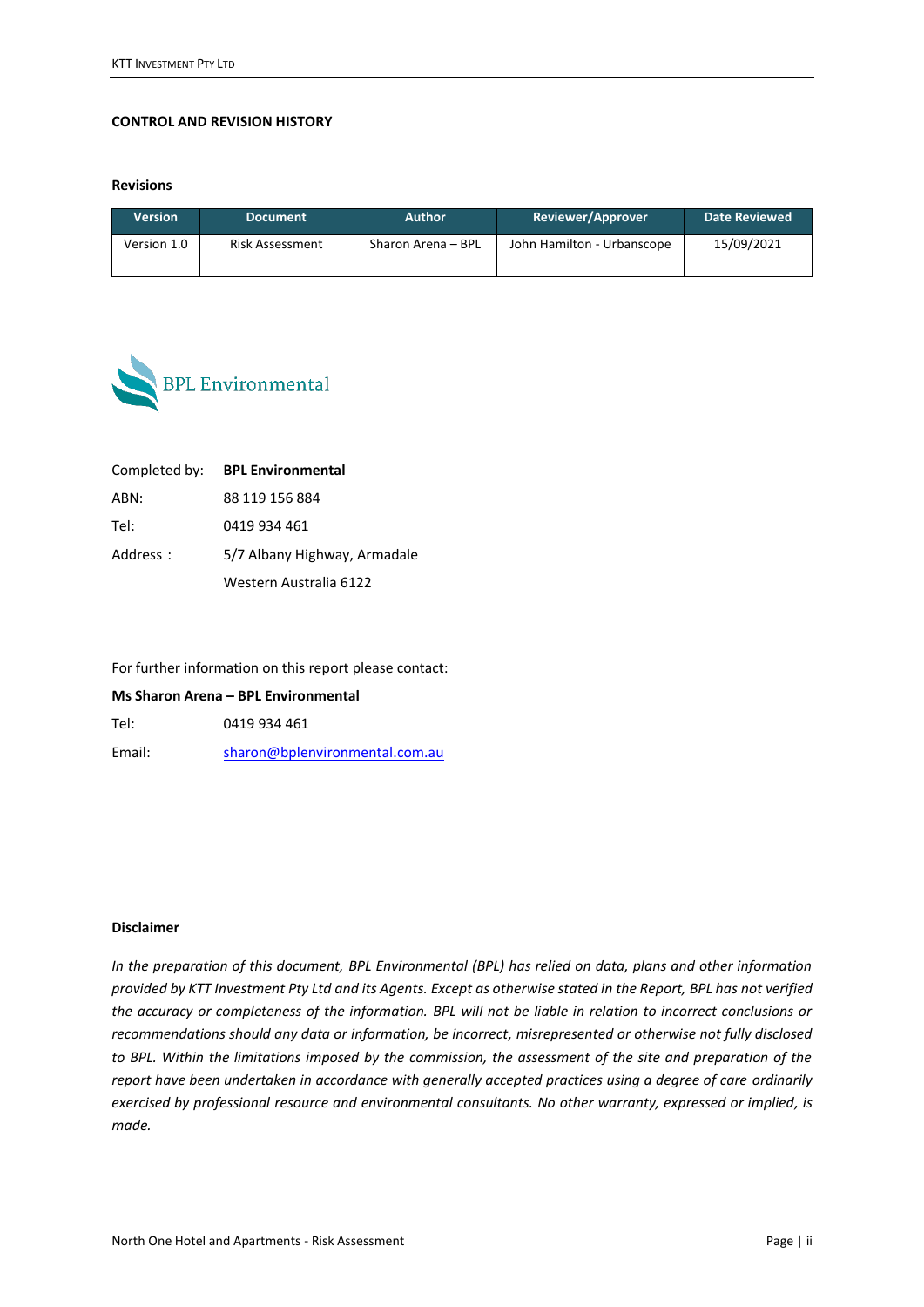# **CONTENTS**

| $\mathbf{1}$   |     |  |  |  |  |
|----------------|-----|--|--|--|--|
| $\overline{2}$ |     |  |  |  |  |
|                | 2.1 |  |  |  |  |
|                | 2.2 |  |  |  |  |
|                | 2.3 |  |  |  |  |
| 3              |     |  |  |  |  |
|                | 3.1 |  |  |  |  |
|                | 3.2 |  |  |  |  |
|                | 3.3 |  |  |  |  |
|                | 3.4 |  |  |  |  |
|                | 3.5 |  |  |  |  |
|                | 3.6 |  |  |  |  |
| 4              |     |  |  |  |  |
| 5              |     |  |  |  |  |

## **LIST OF TABLES**

| Table 2-4: Consequence Categories Adopted in Risk Assessment adapted for each Factor with Site specific |  |
|---------------------------------------------------------------------------------------------------------|--|
|                                                                                                         |  |
|                                                                                                         |  |
|                                                                                                         |  |
|                                                                                                         |  |

## **LIST OF FIGURES**

|--|--|--|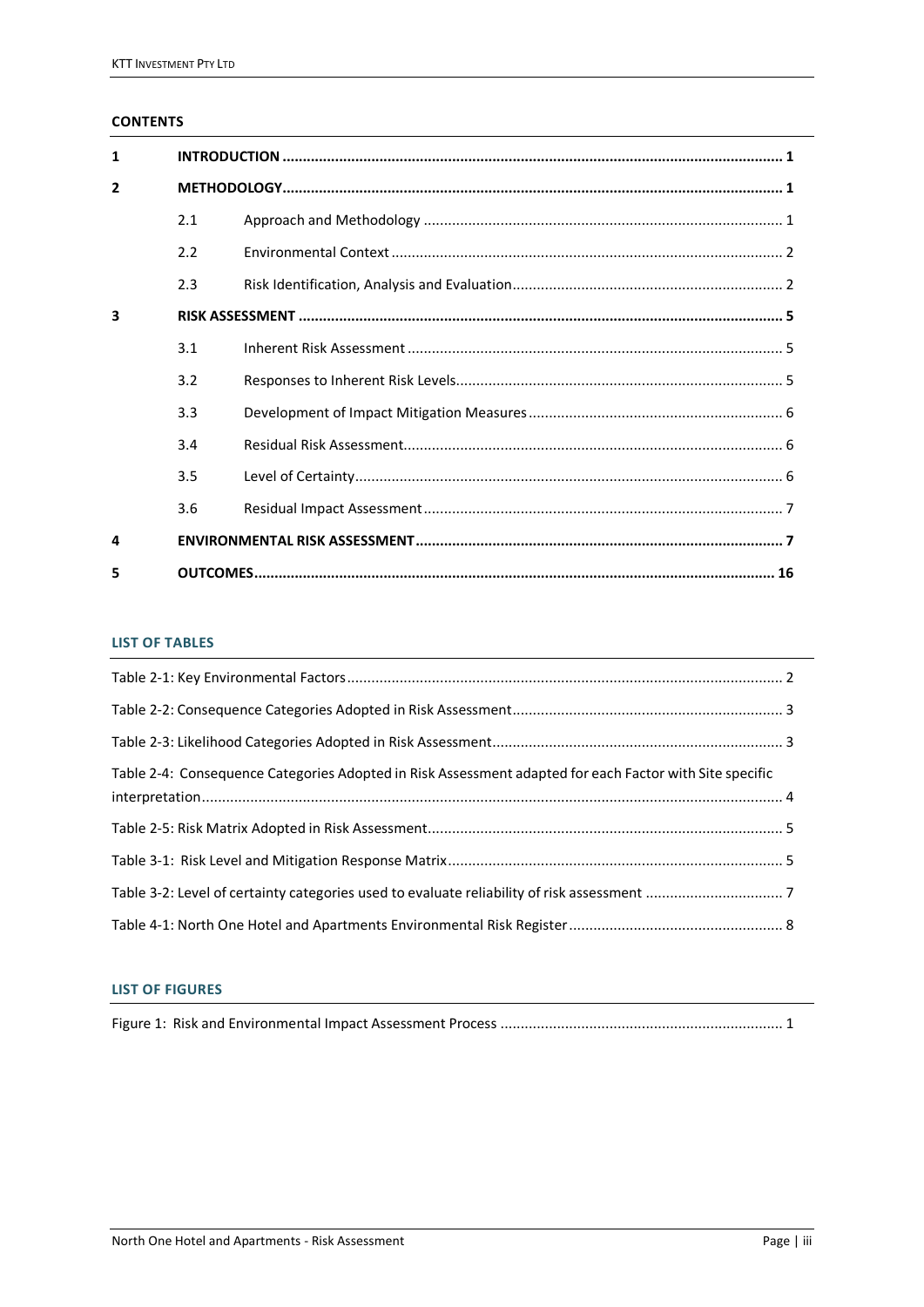## **LIST OF ABBREVIATIONS AND TERMS**

| <b>Abbreviation</b>       | <b>Meaning</b>                                        |
|---------------------------|-------------------------------------------------------|
| <b>AAPA</b>               | Aboriginal Areas Protection Authority                 |
| <b>ALARP</b>              | As Low as Reasonably Practicable                      |
| <b>ASS</b>                | <b>Acid Sulphate Soils</b>                            |
| <b>BPL</b>                | <b>BPL Environmental</b>                              |
| <b>CEMP</b>               | <b>Construction Environmental Management Plan</b>     |
| <b>COPC</b>               | <b>Contaminants of Particular Concern</b>             |
| <b>EMP</b>                | Environmental Management Plan                         |
| <b>EP Act</b>             | <b>Environment Protection Act 2019</b>                |
| <b>ESCP</b>               | Erosion and Sediment Control Plan                     |
| ha                        | Hectare                                               |
| km                        | Kilometre                                             |
| <b>KTT</b>                | KTT Investment Pty Ltd                                |
| <b>MSDS</b>               | Material Safety Data Sheet                            |
| <b>NT</b>                 | Northern Territory                                    |
| <b>NT EPA</b>             | Northern Territory Environmental Protection Authority |
| Proponent                 | <b>KTT Investment Pty Ltd</b>                         |
| The Project / Development | North One Hotel and Apartment Development             |
| The Site                  | 25 Gilruth Avenue, The Gardens, Darwin, NT            |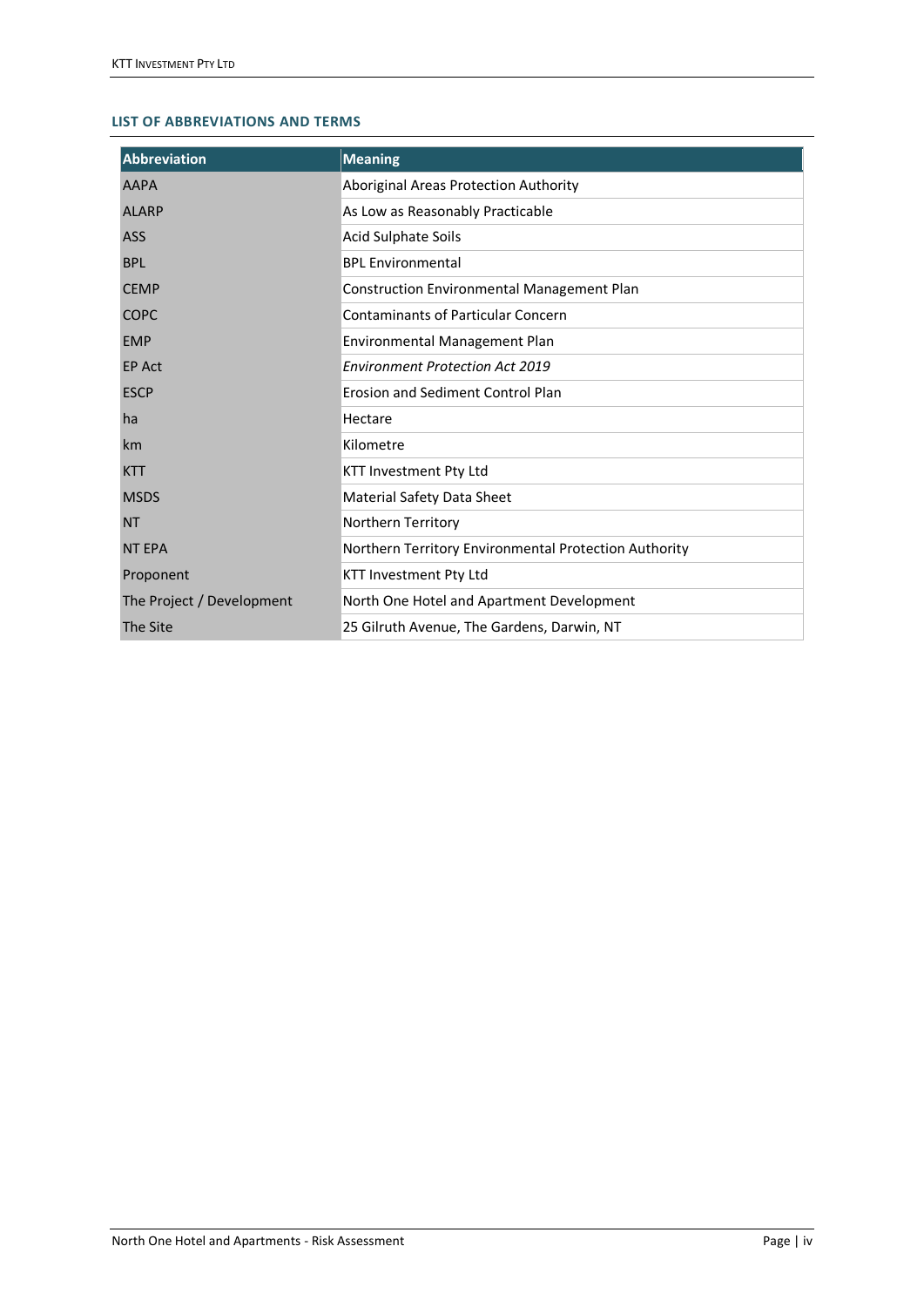# <span id="page-4-0"></span>**1 INTRODUCTION**

KTT Investments Pty Ltd (the **Proponent**) intends to develop the North One Hotel and Apartments (the **Development**) - a high-quality multi-story hotel/villa, apartment complex with public bar and markets, situated at 25 Gilruth Avenue, The Gardens, Northern Territory (the **site**). Consistent with the *Environmental Protection Act 2019* (**EP Act**) and *Environmental Protection Regulations 2020*, the Proponent is referring this Project for assessment by the Northern Territory Environmental Protection Authority (**NT EPA**).

To inform the NT EPA Referral, an environmental risk assessment has been conducted for the Development. The methodology and outcomes of the risk assessment are presented below.

# <span id="page-4-1"></span>**2 METHODOLOGY**

# <span id="page-4-2"></span>**2.1 APPROACH AND METHODOLOGY**

The Risk Assessment for the North One Hotel and Apartment Development involves the identification, analysis and mitigation of potential environmental impacts of the Development through a whole-of-project risk assessment. The approach to risk assessment included:

- Establishment of context;
- Risk identification;
- Risk analysis;
- Risk evaluation:
- Risk treatment;
- Monitoring and review; and
- Communication and consultation.

This document describes the work that was undertaken to establish the context of risks and the process for risk identification, analysis, evaluation and treatment. The NT EPA Referral describes the monitoring and review procedures that will be adopted for each Environmental Factor relevant to the Development. The Proponent will establish a risk register with health, safety and environmental risks and will incorporate mitigation into the Environmental Management Plan (to be developed prior to commencement of operations). The risk assessment will be reviewed over the life of the project, including at all stages of the Development. The risk and environmental impact assessment process is illustrated in **[Figure](#page-5-1) 1** and described in the sections below.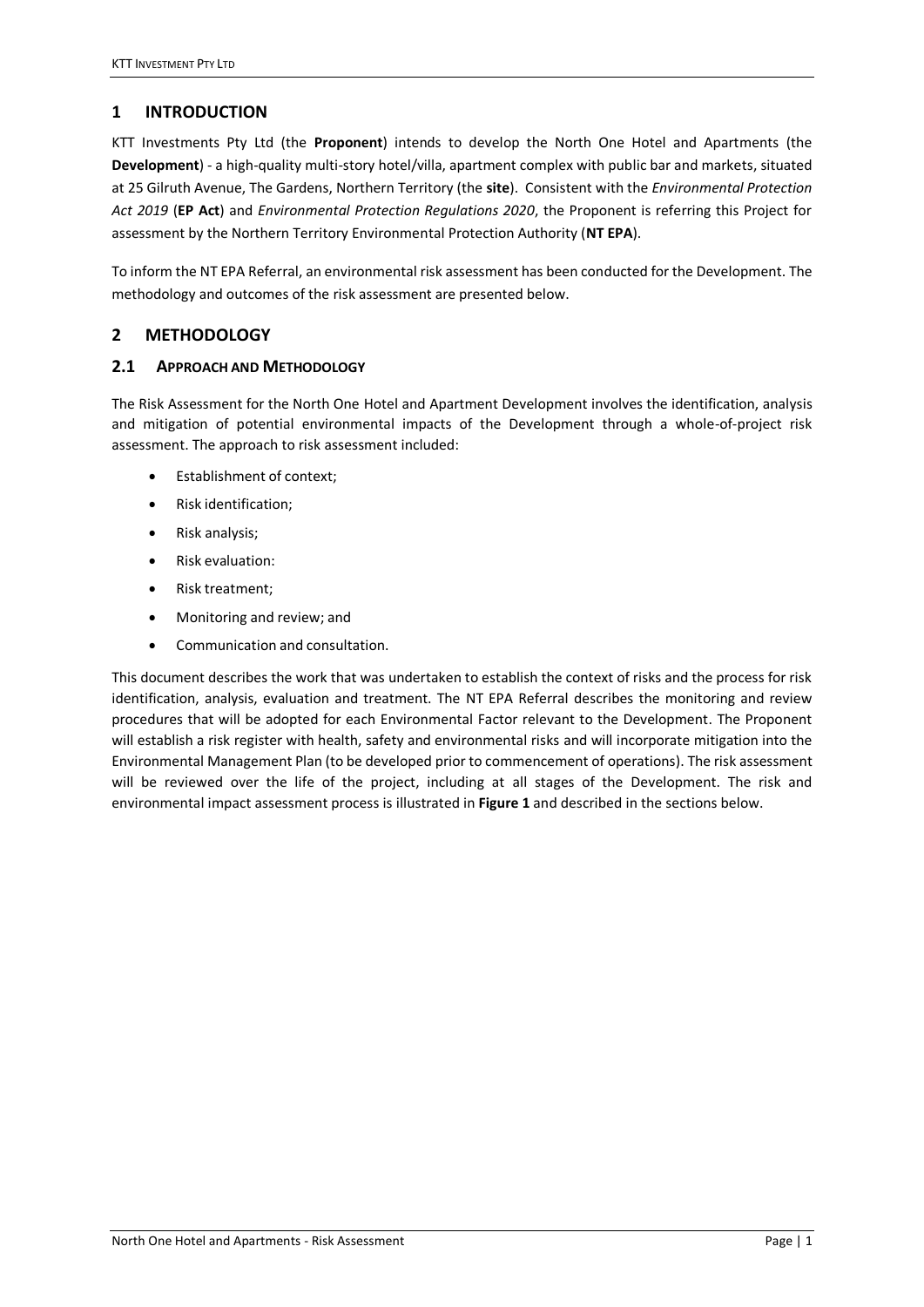#### **Establish Environmental Context**

- Identify aspects of the Action that could potentially impact the environment (Environmental Aspects) ÷
- Identify Environmental Factors that could potentially be significantly impacted by the Action
- Describe the existing environment for each of the Environmental Factors potentially significantly impacted by the Action



#### **Identify Potential Environmental Impacts**

Identify potential environmental impacts of the Environmental Aspects of the Action



#### **Assess Inherent Risk**

- Assess severity of potential environmental impacts of the Action
- Assess the likelihood of each identified environmental impact
- Determine inherent risk



#### **Impact Mitigation**

Where inherent risk as been assessed as moderate or greater, develop impact mitigation measures

# **Assess Residual Risk**

- Assess environmental risk after mitigation measures have been identified
- <span id="page-5-1"></span><span id="page-5-0"></span>Assess significance of residual environmental impacts

#### **Figure 1: Risk and Environmental Impact Assessment Process**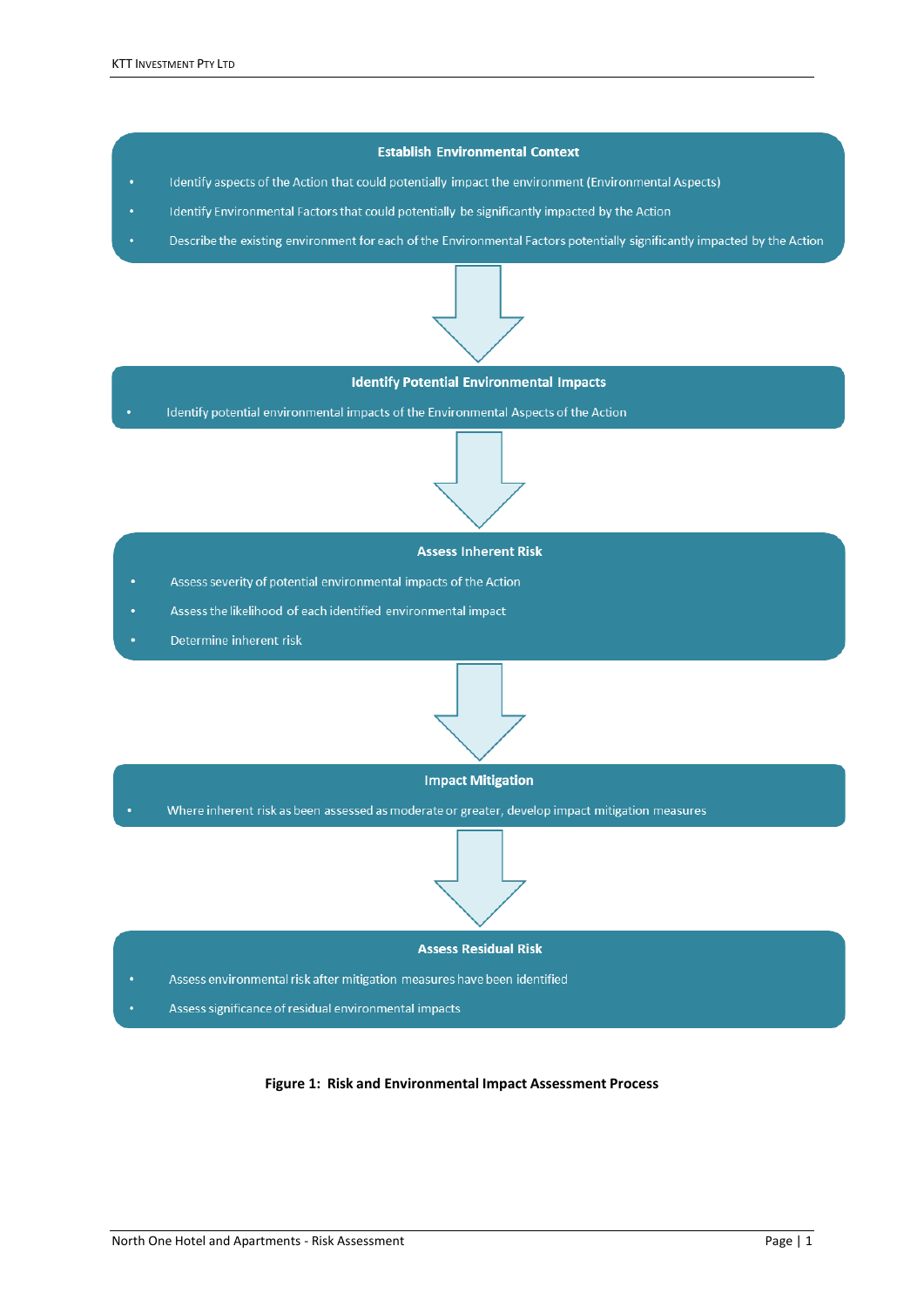# <span id="page-6-0"></span>**2.2 ENVIRONMENTAL CONTEXT**

Environmental risks of the Development are determined by the environmental setting and the Development features. The NT EPA classifies 14 environmental factors (NT EPA, 2021) to guide the structure of the referral in the NT. The potential impacts of a proposal are assessed against the NT EPA's objectives for each factor to determine whether the impacts of the proposal are likely be significant**. [Table 2-1](#page-6-2)** indicates the key Environmental Factors applicable to the North One Development and the corresponding NT EPA objectives.

<span id="page-6-2"></span>

| <b>Theme</b> | <b>Environmental Factor</b>                 | <b>NT EPA Objective</b>                                                                                                                                                                               | <b>Referral Section</b> |
|--------------|---------------------------------------------|-------------------------------------------------------------------------------------------------------------------------------------------------------------------------------------------------------|-------------------------|
| Land         | <b>Terrestrial Environmental Quality</b>    | Protect the quality and integrity of land and soils so<br>that environmental values are supported and<br>maintained.                                                                                  | 7.1                     |
| Water        | <b>Hydrological Processes</b>               | Protect the hydrological regimes of groundwater and<br>surface water so that environmental values including<br>ecological health, land uses, and the welfare and<br>amenity of people are maintained. | 7.2                     |
|              | Water<br>Environmental<br>Inland<br>Quality | Protect the quality of groundwater and surface water<br>so that environmental values including health, land<br>uses, and the welfare and the amenity of the people<br>are maintained.                 | 7.3                     |
| People       | Community and Economy                       | Enhance communities and the economy for the<br>welfare, amenity, and benefit of current and future<br>generations of Territorians.                                                                    | 7.4                     |
|              | <b>Culture and Heritage</b>                 | Protect sacred sites, culture, and heritage.                                                                                                                                                          | 7.5                     |
|              | Human Health                                | Protect the health of the Northern<br>Territory<br>population.                                                                                                                                        | 7.6                     |

#### **Table 2-1: Key Environmental Factors**

# <span id="page-6-1"></span>**2.3 RISK IDENTIFICATION, ANALYSIS AND EVALUATION**

The risk that potential Project impacts will result in one or more NT EPA objectives for an Environmental Factor being compromised was assessed in accordance with qualitative risk management principles described in *ISO 31000:2018 Risk Management – Principles and Guidelines* (International Standards Organisation, 2018).

Risk is a function of the likelihood of an impact occurring and the consequence of that impact on Environmental Factor objectives. The consequence and likelihood categories adopted are listed in **[Table 2-2](#page-7-0)** and **[Table 2-3,](#page-7-1)** respectively. The consequence assessment was informed both by the outcomes of the impact severity analysis described in the previous section, and the importance/ sensitivity of environmental values. A site and Factor specific interpretation of the consequences are listed in **[Table 2-4](#page-8-0)**. Likelihood and consequence ratings were combined to derive an overall risk rating using the matrix shown in **[Table 2-5](#page-9-3)**.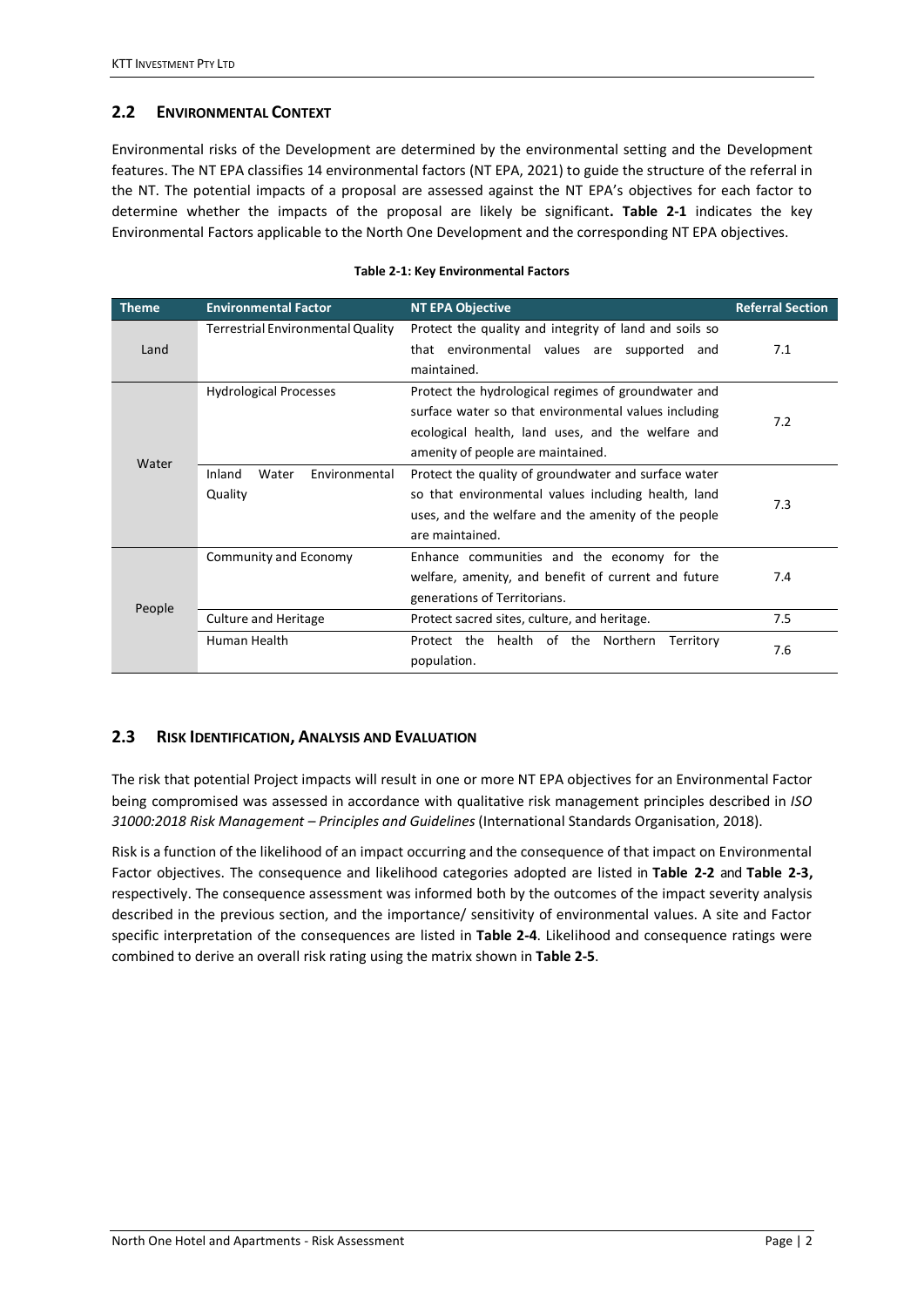<span id="page-7-0"></span>

| <b>Consequence or</b><br><b>Severity of Impact</b> | <b>Description</b>                                                                                                                                                                                                                                                                                                                                                                                                                                                                                                  |
|----------------------------------------------------|---------------------------------------------------------------------------------------------------------------------------------------------------------------------------------------------------------------------------------------------------------------------------------------------------------------------------------------------------------------------------------------------------------------------------------------------------------------------------------------------------------------------|
| Severe                                             | A Severe impact has two or more of the following characteristics:<br>Widespread - Impact occurs at a NT, national, international or global scale;<br>High Intensity - Impact irreversibly compromises the integrity of environmental values;<br>and/or<br>Permanent - environmental values will not recover on human time scales.                                                                                                                                                                                   |
| Major                                              | A Major impact has two or more of the following characteristics:<br>Regional - Impact extends to the Greater Darwin region, and/or Beagle Gulf;<br>$\bullet$<br>Moderate - Integrity of environmental values altered but impact can practicably be<br>reversed; and/or<br>Long term - Impact that is measurable post-Project.                                                                                                                                                                                       |
| Moderate                                           | A Moderate impact has two or more of the following characteristics:<br>Localised - Impact is confined to the Site and areas directly adjacent to the<br>$\bullet$<br>Development, such as other allotments and estuarine watercourses adjacent to the Site;<br>Low - Impact alters the quality, abundance or distribution of environmental values<br>٠<br>without compromising their integrity, and can be easily and cheaply reversed; and/or<br>Medium term - Impact that is felt up to completion of operations. |
| Minor                                              | A Minor impact has two or more of the following characteristics:<br>Limited - Impact limited to the Site;<br>$\bullet$<br>Very Low - Impact does not significantly alter the quality, distribution or abundance of<br>٠<br>environmental values; and/or<br>Short term - Impact that is felt up to completion of construction.                                                                                                                                                                                       |
| Insignificant                                      | No noticeable/ measurable impact to values.                                                                                                                                                                                                                                                                                                                                                                                                                                                                         |

| Table 2-2: Consequence Categories Adopted in Risk Assessment |
|--------------------------------------------------------------|
|--------------------------------------------------------------|

# **Table 2-3: Likelihood Categories Adopted in Risk Assessment**

<span id="page-7-1"></span>

| Likelihoodcategory | <b>Description</b>                                                                                                                                                                                                                     |
|--------------------|----------------------------------------------------------------------------------------------------------------------------------------------------------------------------------------------------------------------------------------|
| Almost certain     | The event/ impact will occur or is expected to occur. The impact occurs regularly in association<br>with similar projects and/ or in similar environments.                                                                             |
| Likely             | The impact will probably occur in most circumstances but there is some uncertainty about the<br>likelihood. The impact has occurred on more than one occasion in association with similar projects<br>and/ or in similar environments. |
| Possible           | The impact could occur in some circumstances. The impact has occurred infrequently on similar<br>projectsand/ or in similar environments.                                                                                              |
| Unlikely           | The impact is not expected to occur. The impact occurs very infrequently on similar projects and/ or<br>in similarenvironments.                                                                                                        |
| Rare               | The impact is very unlikely to occur. The impact has not occurred on similar projects and/ or<br>in similarenvironments.                                                                                                               |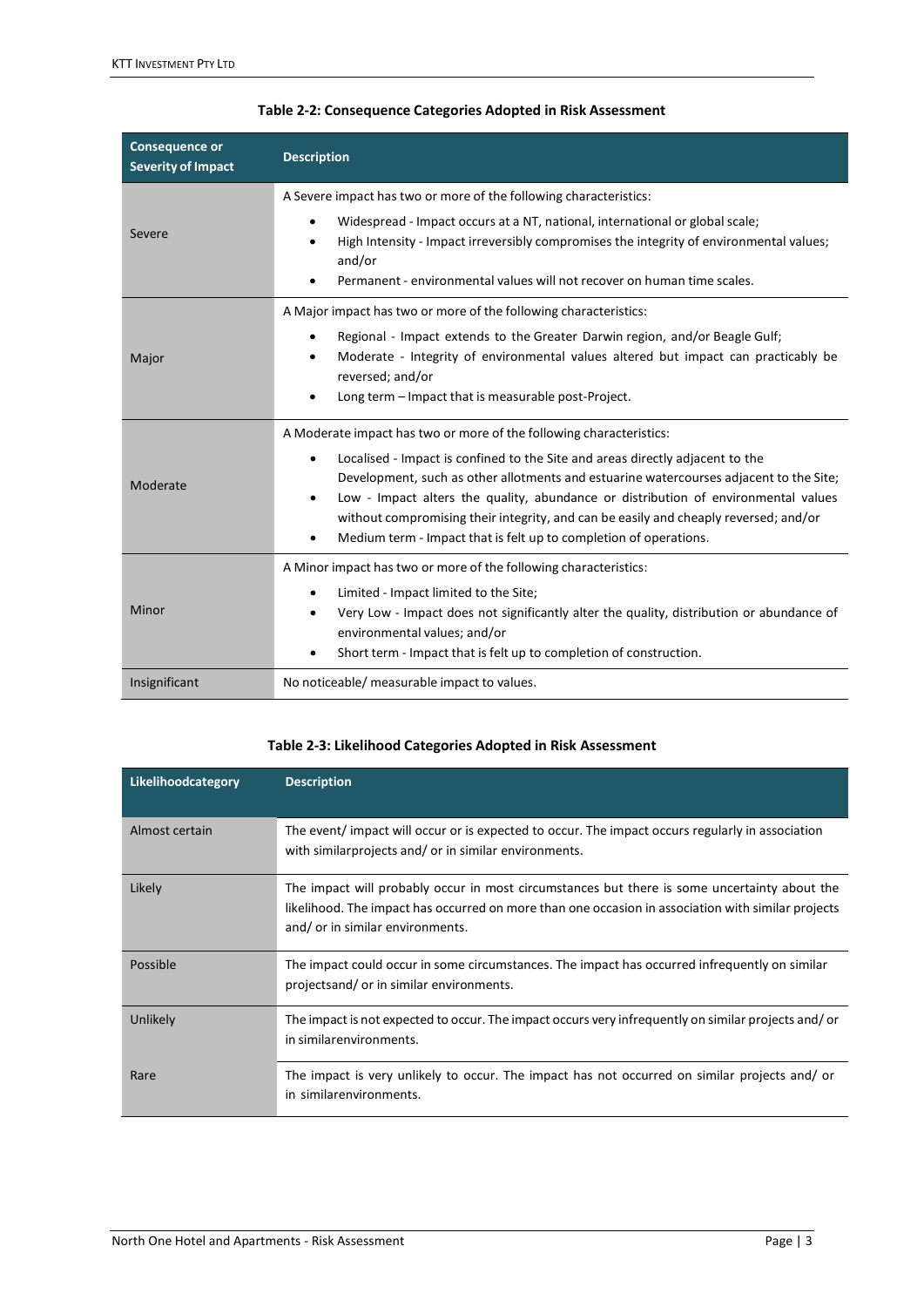<span id="page-8-0"></span>

| Consequence<br>or Severity of<br><b>Impacts</b> | <b>Score</b> | <b>Terrestrial Environmental</b><br><b>Quality</b>                                                                                                                                                                                                                          | <b>Hydrological Processes</b>                                                                                                                                                                                                                                                                                                                         | <b>Inland Water Environmental</b><br>Quality                                                                                                                  | <b>Communities and Economy</b>                                                                                                     | <b>Culture and Heritage</b>                                                                                                                                | <b>Human Health</b>                                                                                                  | <b>Terrestrial Ecosystems</b>                                                                                                                                                                                                                                        | <b>Atmospheric Processes</b>                                                                                          |
|-------------------------------------------------|--------------|-----------------------------------------------------------------------------------------------------------------------------------------------------------------------------------------------------------------------------------------------------------------------------|-------------------------------------------------------------------------------------------------------------------------------------------------------------------------------------------------------------------------------------------------------------------------------------------------------------------------------------------------------|---------------------------------------------------------------------------------------------------------------------------------------------------------------|------------------------------------------------------------------------------------------------------------------------------------|------------------------------------------------------------------------------------------------------------------------------------------------------------|----------------------------------------------------------------------------------------------------------------------|----------------------------------------------------------------------------------------------------------------------------------------------------------------------------------------------------------------------------------------------------------------------|-----------------------------------------------------------------------------------------------------------------------|
| <b>Severe</b>                                   | 5            | Soil disturbance, erosion or<br>contamination<br>that<br>is<br>measurably<br>and<br>impacting<br>permanently<br>environmental values that<br>rely on good soil quality<br>throughout the NT                                                                                 | Change in surface water flow<br>volumes and/ or timing that<br>permanently alters the ecological<br>functioning and/ or amenity of<br>Arafura Sea<br>Change in ground water in a<br>scale aquifer<br>regional<br>that<br>permanently alters ecological<br>health, beneficial uses and/ or<br>amenity                                                  | Exceedance of baseline<br>quality<br>water<br>that<br>permanently alters the<br>ecological<br>functioning<br>and/ or amenity of Little<br><b>Mindil Creek</b> | Permanent impact that is<br>felt by the majority of the NT<br>population                                                           | Unauthorised destruction of<br>Aboriginal heritage item and/<br>or sites of world or national<br>heritage significance                                     | One or more fatalities<br>More than one person<br>injured with permanent<br>disabilities                             | Extinction of terrestrial flora,<br>vegetation or fauna                                                                                                                                                                                                              | Measurable increase<br>in<br>global<br>GHG<br>concentrations                                                          |
| <b>Major</b>                                    | 4            | Soil disturbance, erosion or<br>contamination<br>that<br>compromises<br>regional<br>environmental values that<br>rely on good soil quality, and<br>would be costly and<br>technically challenging to<br>remediate                                                           | Reduction in surface water flow<br>volumes, groundwater levels and/<br>or timing of flows/discharges that<br>compromises regional ecological<br>functioning, land use and/ or<br>amenity post-Project<br>Drawdown of groundwater in a<br>regional scale aquifer that alters<br>ecological health, beneficial uses<br>and/ or amenity post-<br>Project | Exceedance of baseline<br>Little Mindil Creek water<br>quality that continues for<br>many<br>years<br>post-<br>development                                    | Impact that is felt by a<br>majority of the regional<br>population post-Project                                                    | Unauthorised<br>damage/<br>desecration of<br>Aboriginal<br>heritage item and/ or sites of<br>regional heritage significance<br>such that integrity is lost | No fatalities<br>injury<br>One<br>with<br>permanent disability<br>More than 10 injuries<br>requiring hospitalisation | Regional scale impacts on<br>terrestrial flora, vegetation<br>or fauna that compromise<br>post-Project<br>biodiversity<br>and/ or ecological integrity                                                                                                               | Significant increase in<br>NT GHG emissions,<br>prohibiting meeting<br>of the Net Zero<br>emissions by 2050<br>target |
| <b>Moderate</b>                                 | 3            | Medium<br>term<br>soil<br>disturbance, erosion<br>or<br>contamination in the vicinity<br>of the Site that that alters soil<br>characteristics but with no<br>measurable<br>impact<br>to<br>environmental values that<br>rely on good soil quality, and<br>can be remediated | Localised reduction in surface water<br>flow volumes, and/ or timing of<br>flows/discharges with no impact on<br>ecological health, beneficial uses<br>and/or amenity.<br>Localised drawdown of ground<br>water throughout operations that<br>recovers rapidly post-Project                                                                           | Localised exceedances of<br>baseline water quality that<br>throughout<br>occurs<br>operations but ceases<br>within months of the<br>Project concluding        | Impact that is felt by a small<br>number of people during the<br>Project, ceasing<br>within<br>months of the Project<br>concluding | Unauthorised activity but with<br>no physical impact to a heritage<br>item, or minor physical impact<br>such that integrity is not lost                    | No fatalities<br>No<br>permanent<br>disabilities<br>5-10 injuries requiring<br>hospitalisation                       | Localised impact to flora,<br>vegetation or fauna that<br>alters the quality, abundance<br>or distribution but with no<br>measurable<br>impact<br>on<br>and/<br>biodiversity<br>or<br>ecological integrity<br>within<br>the<br>months<br>of<br>Project<br>concluding | Moderate increase in<br>NT GHG emissions                                                                              |
| <b>Minor</b>                                    | 2            | Short term soil disturbance,<br>erosion or contamination in<br>the vicinity of the Site that is<br>reversible without significant<br>remedial works                                                                                                                         | Reduction in surface water flow<br>volumes, groundwater levels and/<br>or timing of flows/discharges at the<br>Site with no impact on ecological<br>health, beneficial uses and/ or<br>amenity.<br>Limited drawdown of ground<br>water throughout operations that<br>recovers post-construction.                                                      | Exceedances of baseline<br>water quality at the Site<br>ceasing within months of<br>construction concluding                                                   | Impact felt by a small number<br>of people at the Site during<br>construction                                                      | Unauthorised activity but with<br>no physical impact to a heritage<br>item                                                                                 | No fatalities<br>No<br>permanent<br>disabilities<br>Less than 5 injuries<br>requiring hospitalisation                | Impacts on flora, vegetation<br>or fauna that do not<br>measurably<br>alter<br>environmental values outside<br>of the Development site after<br>construction concluding                                                                                              | Negligible increase in<br>NT GHG emissions                                                                            |
| Insignificant                                   | 1            | measurable<br>No<br>soil<br>disturbance, erosion<br>or<br>contamination                                                                                                                                                                                                     | No<br>measurable<br>change<br>to<br>hydrology                                                                                                                                                                                                                                                                                                         | No significant change to<br>baseline water quality                                                                                                            | No noticeable impact to<br>stakeholder or community<br>values                                                                      | No impact to Aboriginal Sacred<br>or<br>other heritage sites                                                                                               | No fatalities<br>No<br>permanent<br>disabilities<br>No injuries<br>requiring<br>hospitalisation                      | No measurable impact on<br>terrestrial flora, vegetation or<br>fauna                                                                                                                                                                                                 | No measurable GHG<br>emissions                                                                                        |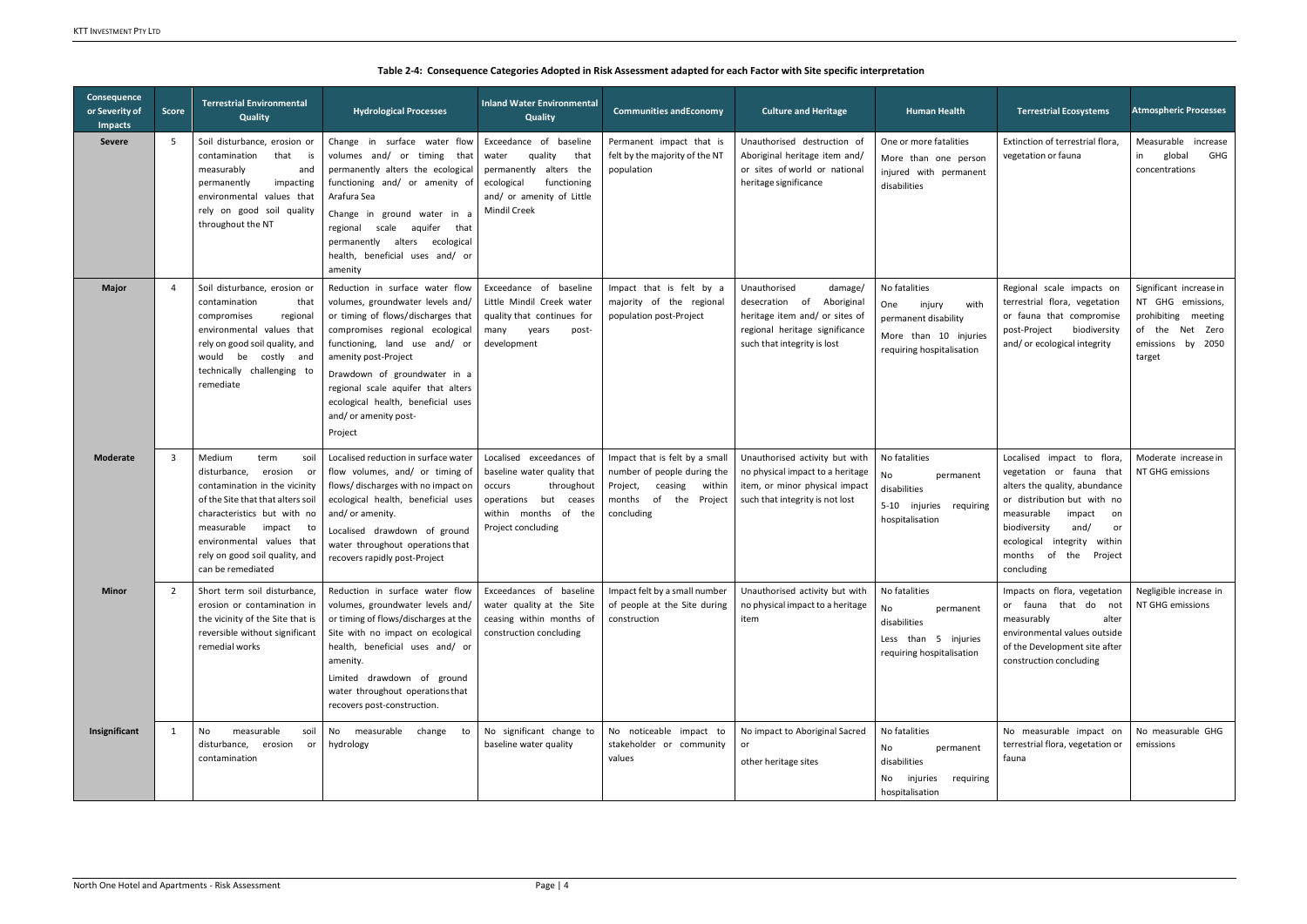<span id="page-9-3"></span>

|            |                         |                       | Consequence   |                |                 |                  |                  |  |  |  |  |  |  |  |
|------------|-------------------------|-----------------------|---------------|----------------|-----------------|------------------|------------------|--|--|--|--|--|--|--|
|            |                         |                       | $\mathbf{1}$  | $\overline{2}$ | 3               | 4                | 5                |  |  |  |  |  |  |  |
|            |                         |                       | Insignificant | <b>Minor</b>   | <b>Moderate</b> | <b>Major</b>     | <b>Severe</b>    |  |  |  |  |  |  |  |
|            | 5                       | <b>Almost Certain</b> | <b>Medium</b> | <b>Medium</b>  | <b>High</b>     | <b>Very High</b> | <b>Very High</b> |  |  |  |  |  |  |  |
|            | 4                       | <b>Likely</b>         | <b>Medium</b> | <b>Medium</b>  | <b>High</b>     | <b>Very High</b> | <b>Very High</b> |  |  |  |  |  |  |  |
| Likelihood | $\overline{\mathbf{3}}$ | <b>Possible</b>       | Low           | <b>Medium</b>  | <b>Medium</b>   | <b>High</b>      | <b>Very High</b> |  |  |  |  |  |  |  |
|            | $\overline{2}$          | <b>Unlikely</b>       | Low           | Low            | <b>Medium</b>   | <b>Medium</b>    | <b>High</b>      |  |  |  |  |  |  |  |
|            | $\mathbf{1}$            | Low                   | Low           | Low            | Low             | <b>Medium</b>    | <b>High</b>      |  |  |  |  |  |  |  |

## **Table 2-5: Risk Matrix Adopted in Risk Assessment**

# <span id="page-9-0"></span>**3 RISK ASSESSMENT**

# <span id="page-9-1"></span>**3.1 INHERENT RISK ASSESSMENT**

For each potential impact, an inherent risk rating was assigned by ranking the likelihood and consequence of the impact in the absence of any mitigation (*i.e*., the worst-case scenario). The inherent risk rating considered the location and design of the Project, existing environmental conditions, impact sources and pathways, and the presence/ absence of important and/ or sensitive values and receptors.

# <span id="page-9-2"></span>**3.2 RESPONSES TO INHERENT RISK LEVELS**

Each inherent risk rating was evaluated with reference to the risk level and response matrix in [Table 3-1](#page-9-4) to determine the level of mitigation required. The higher the inherent risk level, the less tolerable/ acceptable therisk is likely to be to stakeholders and regulators, and the greater the requirement for impact mitigation.

<span id="page-9-4"></span>

| <b>Risk</b><br>level | <b>Response</b>                                                                                                                                                                         |
|----------------------|-----------------------------------------------------------------------------------------------------------------------------------------------------------------------------------------|
| <b>Very</b>          | Risk is unacceptable. Specific action plans required to reduce risk to an acceptable level. Director/CEO level                                                                          |
| <b>High</b>          | management attention required.                                                                                                                                                          |
| <b>High</b>          | Risk is generally unacceptable without action. Specific action plans required to reduce risk to 'as low as is<br>reasonably practicable' (ALARP). Senior management attention required. |
|                      | Risk is generally acceptable. Proactive action is required to reduce risk to ALARP. Requires routine                                                                                    |
| <b>Medium</b>        | monitoring and adaptive management in accordance with Environmental Management Plan. Line                                                                                               |
|                      | management attention required.                                                                                                                                                          |
| Low                  | Risk is acceptable. Management by routine policies and procedures.                                                                                                                      |

|  |  |  | Table 3-1: Risk Level and Mitigation Response Matrix |
|--|--|--|------------------------------------------------------|
|--|--|--|------------------------------------------------------|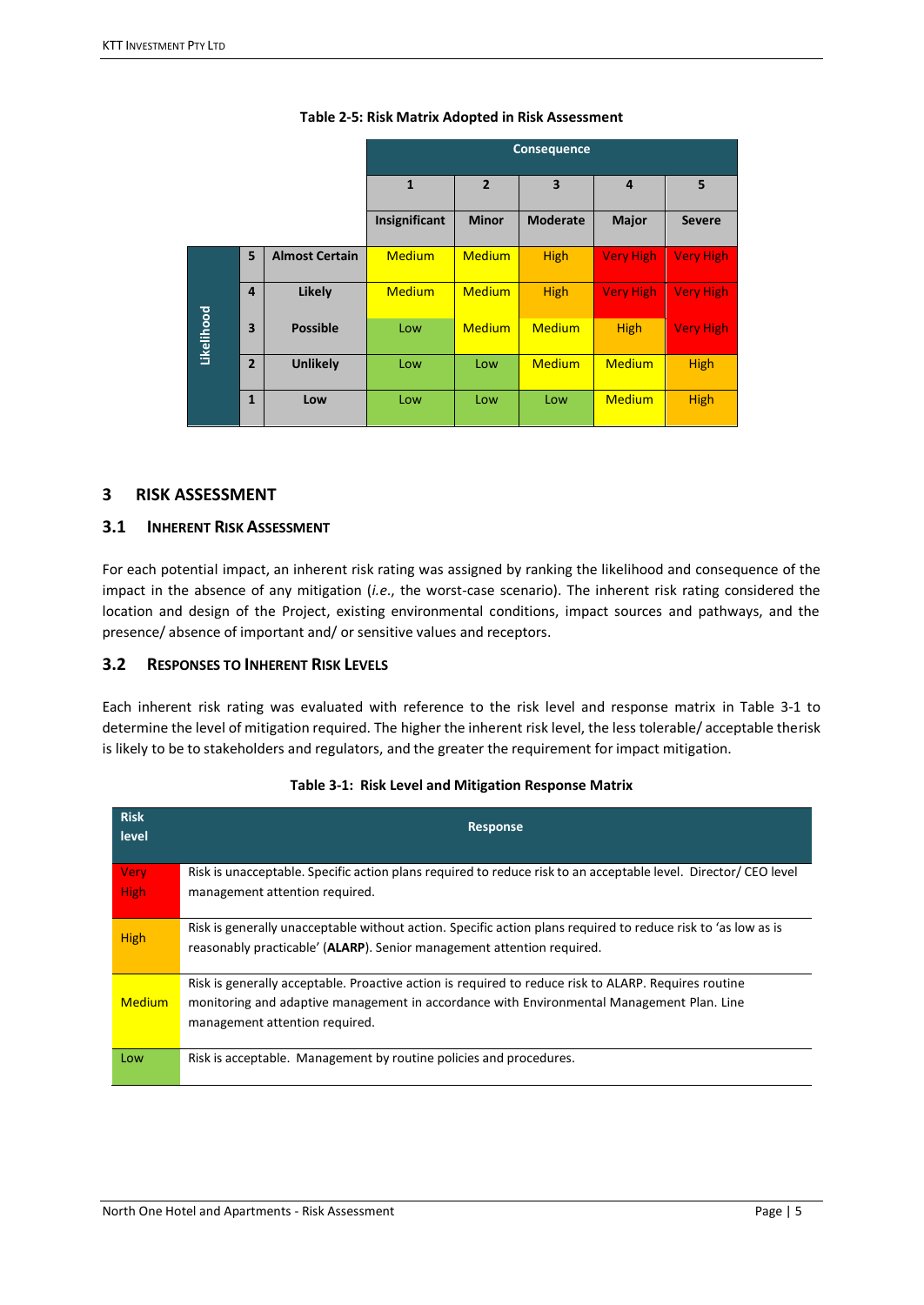# <span id="page-10-0"></span>**3.3 DEVELOPMENT OF IMPACT MITIGATION MEASURES**

Practicable impact mitigation measures were developed for impacts with Very High, High, or Medium risk levels. Mitigation measures were developed with the objective of reducing all risks to a level that is considered ALARP. This is defined as the level at which the resources involved in reducing the risk further would be grossly disproportionate to the benefit gained.

# <span id="page-10-1"></span>**3.4 RESIDUAL RISK ASSESSMENT**

Practicable mitigation measures were developed for the risk/pathway of each environmental impact with Very High, High, or Medium risk levels. Impacts with a Low level of inherent risk were still considered for additional mitigation where routine controls would further contribute to risk minimisation. Each of these risks/pathways was reassessed assuming implementation of proposed mitigation measures to determine a residual risk rating. The residual risk rating of each potential environmental impact represents the level of environmental risk associated with the Project.

# <span id="page-10-2"></span>**3.5 LEVEL OF CERTAINTY**

For each potential impact, any information gaps/ uncertainties that could reduce reliability of the risk assessment, or certainty about the effectiveness of proposed controls, were identified. Each risk rating was assigned a level of certainty using the categories in **[Table 3-2](#page-11-2)**.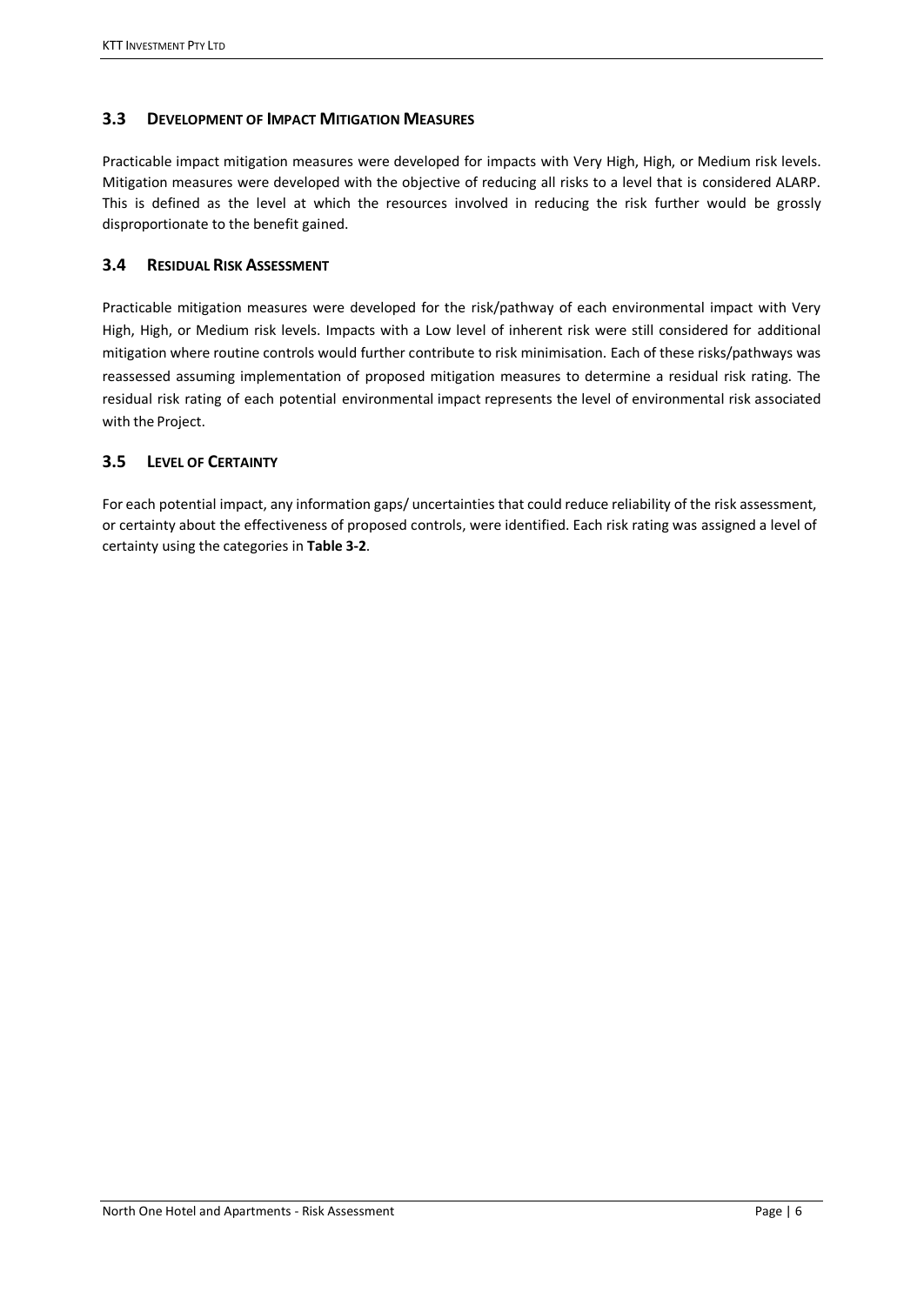<span id="page-11-2"></span>

| Level of<br><b>Certainty</b> | <b>Description</b>                                                                                                                                                                                                                                                                                                                                                                                                                                            |
|------------------------------|---------------------------------------------------------------------------------------------------------------------------------------------------------------------------------------------------------------------------------------------------------------------------------------------------------------------------------------------------------------------------------------------------------------------------------------------------------------|
| <b>High</b>                  | Risk rating is based on testing, modelling or experiments. Baseline information is complete and an<br>appropriate level of analysis has been undertaken. Proposed mitigation measures were recommended by<br>technical specialists and are well developed with demonstrated efficacy. Minimal further work is required<br>to adequately understand risk.                                                                                                      |
| <b>Medium</b>                | Risk rating is based on similar conditions being observed previously on a similar project and/ or in a similar<br>environment. Baseline information has some gaps that are considered minor, and further work is unlikely<br>to significantly alter the risk rating. While the efficacy of proposed mitigation measures has been<br>demonstrated, some further work is required to provide details of implementation prior to commencement<br>of the Project. |
| Low                          | Risk rating is based on professional opinion. Limitations in baseline information require that some<br>assumptions are made, which introduces a level of uncertainty. Effectiveness of proposed controls and/ or<br>the likelihood of implementation cannot be reliably assessed at this point in time. A substantial amount of<br>further work is required to adequately manage risk prior to commencement of the Project.                                   |

#### **Table 3-2: Level of certainty categories used to evaluate reliability of risk assessment**

## <span id="page-11-0"></span>**3.6 RESIDUAL IMPACT ASSESSMENT**

For each environmental factor, residual risk ratings assigned through the risk assessment process were used as the basis for assessing the significance of residual impacts. Impacts with a low residual risk rating, with a moderate to high level of certainty, are likely to have limited to no effect on the NT EPA's Environmental Objectives. Impacts assigned a residual impact rating of medium or higher are more likely to have an effect on theNT EPA's Environmental Objectives, either because the mitigation measures require further work to demonstrate their efficacy, or because it is not practicable to avoid some level of impact.

The outcomes of the impact and risk assessment processes are documented in the North One Hotel and Apartments Environmental Risk Register, appearing as **[Table 4-1.](#page-12-0)**

# <span id="page-11-1"></span>**4 ENVIRONMENTAL RISK ASSESSMENT**

**[Table 4-1](#page-12-0)** presents the environmental risk assessment undertaken for the North One Development. It includes a description if the environmental and social risks associated with various project activities. The consequence and likelihood of each risk is provided in accordance with the rating system provided in **[Table 2-2](#page-7-0)** and **[Table 2-3](#page-7-1)** respectively, and an overall risk rating is provided in accordance with the matrix presented **[Table 2-5.](#page-9-3)** Risk ratings are provided for the activity both with and without mitigation allowing the effect of the mitigation measures to be understood. **[Table 4-1](#page-12-0)** also describes the mitigation measures that will be applied to the project and a level of certainty in relation to how effective the mitigation measures will be in reducing the risk rating.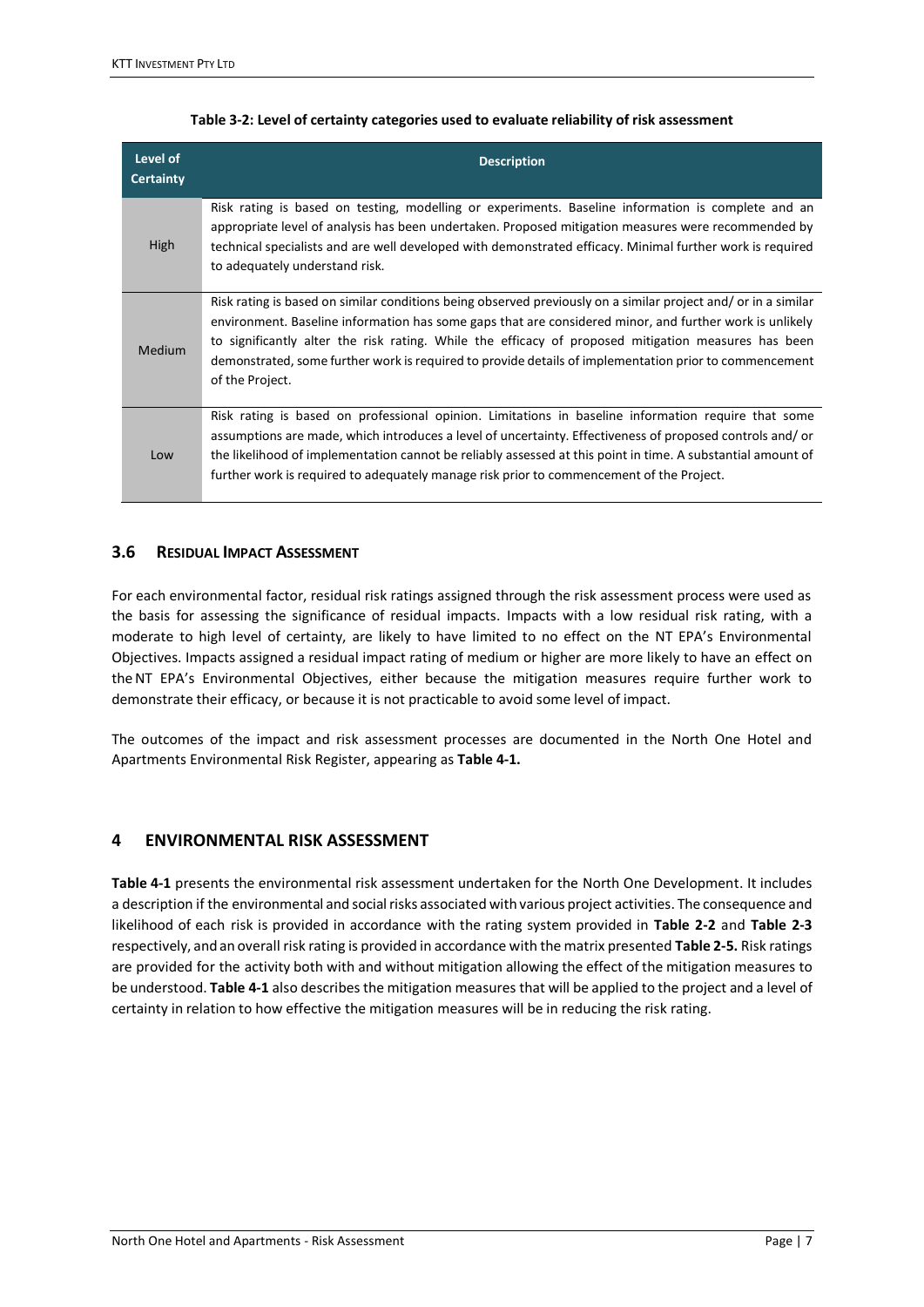## **Table 4-1: North One Hotel and Apartments Environmental Risk Register**

<span id="page-12-0"></span>

| <b>Environmental Aspect</b>                                                                                                                                                                         | <b>Risk Pathways</b>                                                                                                                                                                                                                                          | <b>Impacts</b>                                                                                                                                                                                                                                                                                                                                                                                                                                                                                                                                                                                                                                                                                                                                                                                         |   |   | <b>Risk Rating</b> | Risk Treatment/Management/Mitigation Strategy                                                                                                                                                                                                                                                                                                                                                                                                                                                                                                                                                                                                                                                                                                                       |    | $\mathbf{C}$            | <b>Residual Risk Certainty</b><br>Rating |      | <b>Phase</b> |
|-----------------------------------------------------------------------------------------------------------------------------------------------------------------------------------------------------|---------------------------------------------------------------------------------------------------------------------------------------------------------------------------------------------------------------------------------------------------------------|--------------------------------------------------------------------------------------------------------------------------------------------------------------------------------------------------------------------------------------------------------------------------------------------------------------------------------------------------------------------------------------------------------------------------------------------------------------------------------------------------------------------------------------------------------------------------------------------------------------------------------------------------------------------------------------------------------------------------------------------------------------------------------------------------------|---|---|--------------------|---------------------------------------------------------------------------------------------------------------------------------------------------------------------------------------------------------------------------------------------------------------------------------------------------------------------------------------------------------------------------------------------------------------------------------------------------------------------------------------------------------------------------------------------------------------------------------------------------------------------------------------------------------------------------------------------------------------------------------------------------------------------|----|-------------------------|------------------------------------------|------|--------------|
|                                                                                                                                                                                                     | <b>Environmental Factor: Terrestrial Environmental Quality</b>                                                                                                                                                                                                |                                                                                                                                                                                                                                                                                                                                                                                                                                                                                                                                                                                                                                                                                                                                                                                                        |   |   |                    |                                                                                                                                                                                                                                                                                                                                                                                                                                                                                                                                                                                                                                                                                                                                                                     |    |                         |                                          |      |              |
| Contamination<br>(metals,<br>petroleum,<br>polychlorinated biphenyls<br>etc) from historical fly-<br>tipping and waste disposal                                                                     | Inhalation of contaminants of<br>vapours<br>and areas of gross contamination<br>migration of surface<br>Lateral<br>water/runoff<br>Vertical infiltration of COPC's from<br>the surface water to groundwater<br>Lateral migration of COPC's via<br>groundwater | Adverse health impacts to site users (including<br>particular concern (COPC) derived workers engaged in site clearance and<br>construction work).<br>$\mid$ Dermal contact between siteusers $\mid$ Pollution of Little Mindil Creek and beach area<br>with adverse impacts to soil quality, flora and<br>fauna<br>Adverse health impacts to recreational users and<br>consumers of fish/shellfish from creek and beach<br>area                                                                                                                                                                                                                                                                                                                                                                        | 3 | 2 | <b>Medium</b>      | Complete a Land Suitability Assessment prior to commencement of<br>construction.<br>Undertake appropriate remediation of the site, determined in consultation<br>with the appropriate Regulatory Authority.<br>Develop a Contaminated Site Management Plan required, to facilitate clean-<br>up of the site and ensure further contamination of the adjacent environment<br>is avoided during the remedial works<br>Removal of fly-tipped waste from the site using accredited waste specialists.                                                                                                                                                                                                                                                                   | 1  | $\overline{2}$          | Low                                      | High | Construction |
| historical<br>trom<br>disposal and fly-tipping, become airborne<br>particularly<br>associated<br>with World War II and<br><b>Cyclone Tracy</b>                                                      |                                                                                                                                                                                                                                                               | Asbestos contamination Presence of friable asbestos, fibrous Inhalation of asbestos fibres by site users<br>waste asbestos, or asbestos fines that may   (including workers engaged in site clearance and<br>construction works).                                                                                                                                                                                                                                                                                                                                                                                                                                                                                                                                                                      | 3 | 3 | Medium             | Inspection of disturbed area and fly-tipped waste for the presence of asbestos.<br>Removal, transport and disposal of asbestos using licensed specialists, as<br>required.<br>Develop a Contaminated Sites Management Plan if required, which includes<br>asbestos contamination, to facilitate clean-up of the site and ensure further<br>contamination of the adjacent environment is avoided during the remedial<br>works                                                                                                                                                                                                                                                                                                                                        | -1 | 3                       | Low                                      | High | Construction |
| Disturbance<br>0f<br>Sulfate Soils (ASS) or and groundwater<br>Potentially Acid Sulfate<br>site<br>through<br>Soils<br>soil<br>and<br>excavation<br>Project<br>erosion during<br>construction phase | Leaching of toxic metals due to acid<br>drainage that contaminates soil,<br>surface water and groundwater                                                                                                                                                     | Acid Acidification of soils, surface water   Adverse changes to the quality of soil and water<br>Degradation of ecological receptors<br>(soil/flora/fauna) of the creek and beach area<br>Loss of habitat ecosystem complexity and<br>biodiversity<br>Invasion and dominance of creek ecosystem and<br>waterways by acid-tolerant water plants and<br>plankton species<br>Reduction of soil stability and fertility<br>Acidification of surface waterbodies increasing<br>mosquito breeding, which may increase the<br>prevalence of mosquito- borne diseases such as<br>Ross River virus<br>Loss of visual amenity due to rust-coloured<br>stains from iron precipitates at the soil surface<br>Long term infrastructure damage through acidic<br>water corroding metallic and concrete<br>structures |   | 3 | High               | Implement the ASS Management Plan (Appendix 8 of Referral) including the<br>following:<br>• Undertake a geotechnical assessment prior to construction, to identify<br>areas of occurrence of ASS.<br>Disturbance of ASS to be avoided where possible, including constructing<br>$\bullet$<br>infrastructure above natural ground level wherever possible.<br>Excavated ASS to be treated during construction in accordance with<br>$\bullet$<br>requirements of the ASS Management Plan to prevent acidic fluids<br>leaching into surface water or groundwater.<br>Implementation of the Erosion and Sediment Control Plan (ESCP) and<br>management procedure in the Construction Environmental Management Plan<br>(CEMP) (Appendix 7 of Referral) to avoid erosion | 2  | $\overline{\mathbf{3}}$ | <b>Medium</b>                            | High | Construction |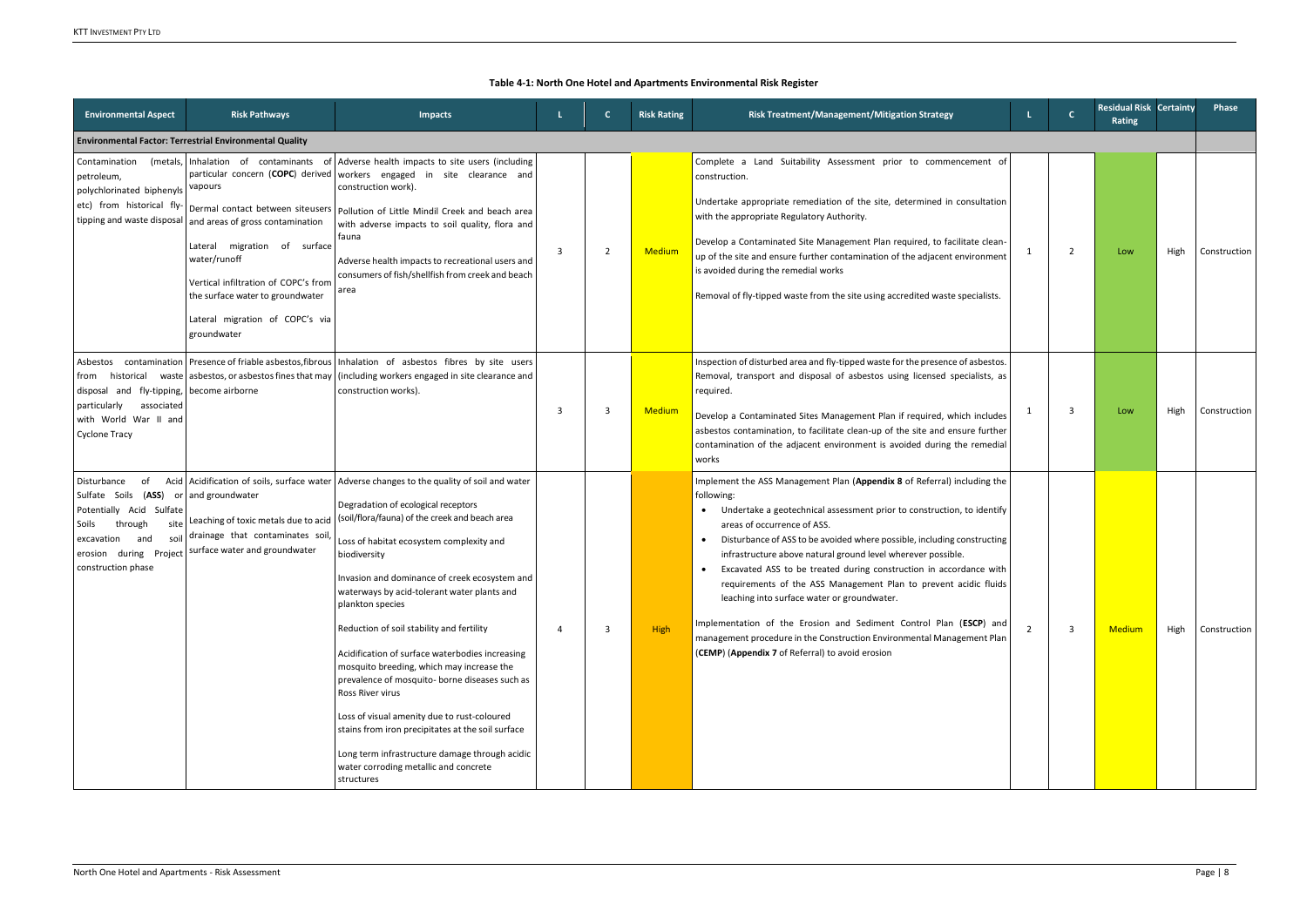| <b>Environmental Aspect</b>                                                                               | <b>Risk Pathways</b>                                                                                                                                                                                                                                                                   | <b>Impacts</b>                                                                                                                                                                                                                                                                                                  |   | $\mathbf{C}$ | <b>Risk Rating</b> | Risk Treatment/Management/Mitigation Strategy                                                                                                                                                                                                                                                                                                                                                                                                                                                                                                                                                                                                                                                                                                                                                                                                                                                                                                                                                                                                                                                                                                                                                                                                                                                                                                                                                                                                                                                                                                                                              |                | $\mathbf{C}$ | <b>Residual Risk Certainty</b><br>Rating |      | Phase                                                                     |
|-----------------------------------------------------------------------------------------------------------|----------------------------------------------------------------------------------------------------------------------------------------------------------------------------------------------------------------------------------------------------------------------------------------|-----------------------------------------------------------------------------------------------------------------------------------------------------------------------------------------------------------------------------------------------------------------------------------------------------------------|---|--------------|--------------------|--------------------------------------------------------------------------------------------------------------------------------------------------------------------------------------------------------------------------------------------------------------------------------------------------------------------------------------------------------------------------------------------------------------------------------------------------------------------------------------------------------------------------------------------------------------------------------------------------------------------------------------------------------------------------------------------------------------------------------------------------------------------------------------------------------------------------------------------------------------------------------------------------------------------------------------------------------------------------------------------------------------------------------------------------------------------------------------------------------------------------------------------------------------------------------------------------------------------------------------------------------------------------------------------------------------------------------------------------------------------------------------------------------------------------------------------------------------------------------------------------------------------------------------------------------------------------------------------|----------------|--------------|------------------------------------------|------|---------------------------------------------------------------------------|
| Contamination<br>hazardous<br>such as petrol, oil and<br>in l<br>lubricants<br>used<br>construction phase | of Dermal contact between site users<br>substances and areas of gross contamination<br>Lateral migration of COPC's via<br>surfacewater runoff<br>Vertical infiltration of COPC's from<br>the surface water to groundwater<br>Lateral migration of COPC's via beach area<br>groundwater | Adverse health impacts to site users (including<br>workers engaged in site clearance and<br>construction work).<br>Pollution of Little Mindil Creek and beach area<br>with adverse impacts to flora and fauna<br>Adverse health impacts to recreational users<br>and consumers of fish/shellfish from creek and |   | -1           | Low                | Implement measures in the CEMP including the following:<br>• Storage hazardous materials in accordance with Australian Standard<br>AS1940:2017 - The Storage and Handling of Flammable and<br>Combustible Liquids.<br>Train personnel in implementing safe work practices to minimise risks<br>$\bullet$<br>and impacts of spillage of fuels, chemicals, and other contaminants.<br>• Train personnel in incident reporting and emergency management<br>procedures and encourage the reporting of issues and near misses.<br>Record and report all POL, chemical and hazardous substance spills.<br>$\bullet$<br>Ensure personnel have access to spill kits that contain an absorbent<br>material, clearly marked oily waste disposal drum and a shovel.<br>• In the event of a chemical or hazardous substance spill, containment<br>measures should be enacted, and Material Safety Data Sheet (MSDS)<br>requirements complied with.<br>MSDSs are to be located with storage areas, as well as centrally<br>$\bullet$<br>located and readily available to staff for use in case of an emergency.<br>MSDSs must be current.<br>$\bullet$<br>All contaminated soil and absorbent in the oily/chemical waste<br>$\bullet$<br>disposal drum should be disposed of by a licenced waste contractor.<br>Keep site free from build-up of waste materials by directing regular<br>$\bullet$<br>clean ups.<br>Avoid storing large volumes of materials on site.<br>Ensure herbicides used for weed control are registered and are only<br>$\bullet$<br>applied by appropriately trained personnel. | $\overline{2}$ | -1           | Low                                      | High | Construction<br>(Use of<br>herbicide will<br>continue into<br>Operations) |
| <b>Environmental Factor: Hydrological Processes</b>                                                       |                                                                                                                                                                                                                                                                                        |                                                                                                                                                                                                                                                                                                                 |   |              |                    |                                                                                                                                                                                                                                                                                                                                                                                                                                                                                                                                                                                                                                                                                                                                                                                                                                                                                                                                                                                                                                                                                                                                                                                                                                                                                                                                                                                                                                                                                                                                                                                            |                |              |                                          |      |                                                                           |
| Site earthworks and<br>addition of Hotel<br>infrastructure                                                | Alteration of surface hydrology<br>(flow paths, volume and velocity)                                                                                                                                                                                                                   | Increased volume of surface water runoff<br>Scour from runoff velocity within Little Mindil<br>Creek and beach<br>Site flooding or inundation from storm surge                                                                                                                                                  | 3 | 3            | <b>Medium</b>      | Avoid direct alteration to Little Mindil Creek<br>Implement the ESCP during both the construction and operational phase of<br>the Development<br>Install measures, as appropriate, to mitigate velocity impacts at the point of<br>discharge from the site<br>Incorporate impervious areas into the Hotel design to reduce stormwater flow<br>Design landscaping to facilitate on-site infiltration of stormwater runoff<br>Design private open space for dwellings within the complex to have at least<br>half of the area permeable to allow stormwater infiltration and lessen<br>stormwater runoff from the site<br>Incorporation of biophilic architecture into the design to reduce stormwater<br>runoff from roof-spaces<br>Incorporate stormwater management into an operational Environmental<br>Management Plan (EMP), to be developed prior to commencement of<br>operations.<br>Fill the site to RL 5.80 m AHD to ensure key infrastructure is situated outside<br>of the storm surge inundation level.                                                                                                                                                                                                                                                                                                                                                                                                                                                                                                                                                                        |                | -3           | Low                                      | High | Construction<br>and<br>Operations                                         |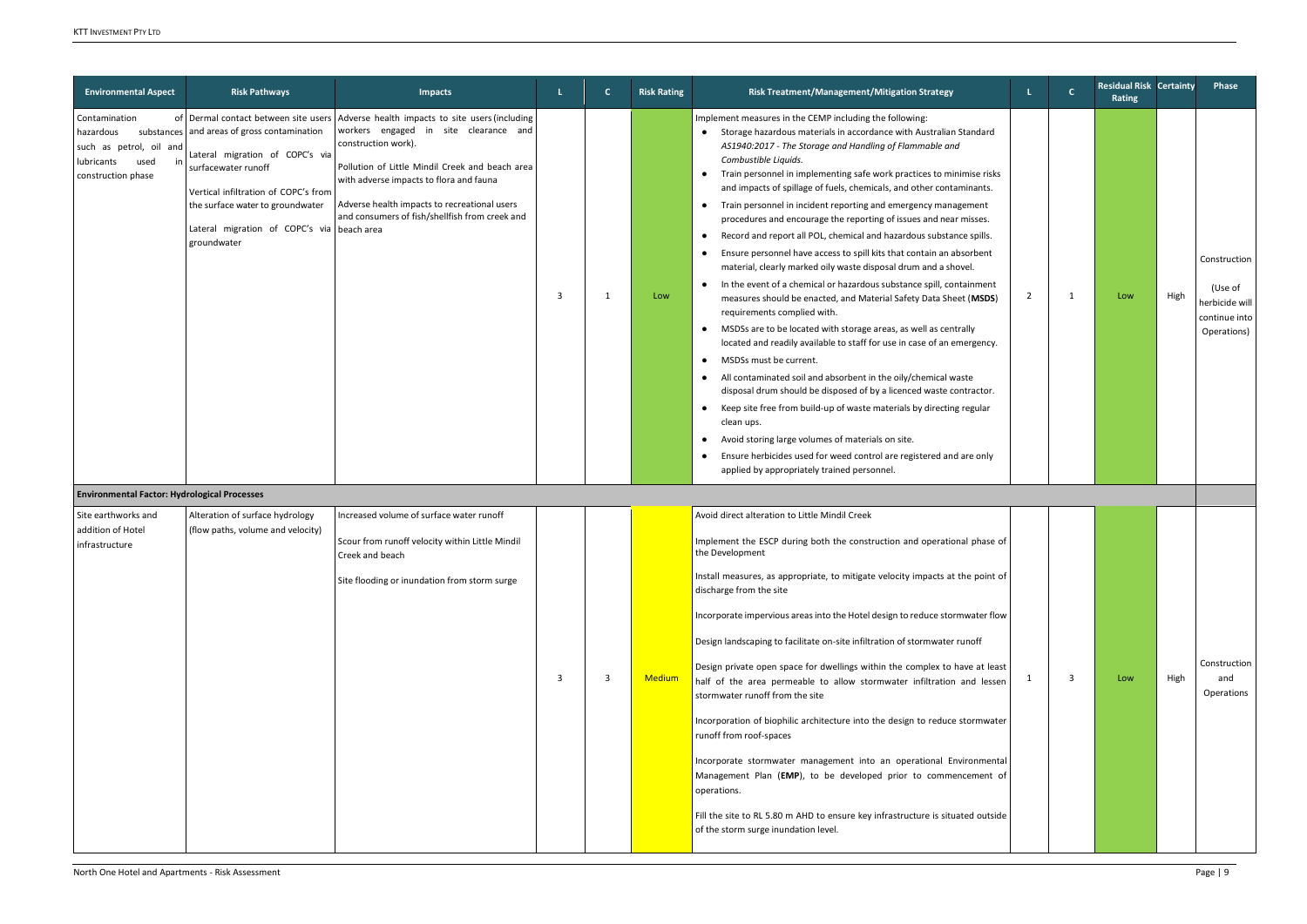| <b>Environmental Aspect</b>                                                                                                                                        | <b>Risk Pathways</b>                                                                                                                                                  | <b>Impacts</b>                                                                                                                                                                                  |   |    | <b>Risk Rating</b> | Risk Treatment/Management/Mitigation Strategy                                                                                                                                                                                                                                                                                                                                                                                                                                                                                                                                                                                                                                                                                                                                                                                                                                                                                                                                                                                                                                                                                                                                                                                                                                                                                                                                     |                | $\mathbf c$             | <b>Residual Risk Certainty</b><br>Rating |      | <b>Phase</b>                      |
|--------------------------------------------------------------------------------------------------------------------------------------------------------------------|-----------------------------------------------------------------------------------------------------------------------------------------------------------------------|-------------------------------------------------------------------------------------------------------------------------------------------------------------------------------------------------|---|----|--------------------|-----------------------------------------------------------------------------------------------------------------------------------------------------------------------------------------------------------------------------------------------------------------------------------------------------------------------------------------------------------------------------------------------------------------------------------------------------------------------------------------------------------------------------------------------------------------------------------------------------------------------------------------------------------------------------------------------------------------------------------------------------------------------------------------------------------------------------------------------------------------------------------------------------------------------------------------------------------------------------------------------------------------------------------------------------------------------------------------------------------------------------------------------------------------------------------------------------------------------------------------------------------------------------------------------------------------------------------------------------------------------------------|----------------|-------------------------|------------------------------------------|------|-----------------------------------|
|                                                                                                                                                                    | <b>Environmental Factor: Inland Water Environmental Quality</b>                                                                                                       |                                                                                                                                                                                                 |   |    |                    |                                                                                                                                                                                                                                                                                                                                                                                                                                                                                                                                                                                                                                                                                                                                                                                                                                                                                                                                                                                                                                                                                                                                                                                                                                                                                                                                                                                   |                |                         |                                          |      |                                   |
| Disturbance of ASS<br>through site excavation<br>and soil erosion during<br>the construction phase                                                                 | Acidification of soils, surface water<br>and groundwater<br>Leaching of toxic metals due to acid<br>drainage that contaminates soil,<br>surface water and groundwater | Adverse changes to the quality of surface water<br>(particularly in Little Mindil Creek) and ground<br>water                                                                                    |   | 3  | <b>High</b>        | Implement the ASS Management Plan, including the following:<br>• Undertake a geotechnical assessment prior to construction, to identify<br>areas of occurrence of ASS.<br>Disturbance of ASS to be avoided where possible, including constructing<br>$\bullet$<br>infrastructure above natural ground level wherever possible.<br>• Excavated ASS to be treated during construction in accordance with<br>requirements of the ASS Management Plan to prevent acidic fluids<br>leaching into surface water or groundwater.<br>Implementation of the ESCP and management procedure in the CEMP to avoid<br>erosion                                                                                                                                                                                                                                                                                                                                                                                                                                                                                                                                                                                                                                                                                                                                                                  | $\overline{2}$ | $\overline{\mathbf{3}}$ | <b>Medium</b>                            | High | Construction                      |
| Leaks and spills of<br>chemicals fuel during<br>construction and<br>operational activities                                                                         | groundwater from spills and leaks                                                                                                                                     | Contamination of surface and Altered chemical properties and quality of<br>surface water and groundwater                                                                                        | 3 | -1 | Low                | Implement mitigation measures identified in the CEMP; including:<br>Record and report all chemical and hazardous substance spills.<br>Ensure personnel have access to spill kits that contain an absorbent<br>material, clearly marked oily waste disposal drum and shovel.<br>All contaminated soil and absorbent in the oily waste disposal drum<br>$\bullet$<br>should be disposed of at a designated oil waste disposal site<br>approved by Darwin authorities.<br>In the event of a chemical or hazardous substance spill ensure all<br>requirements of the MSDS's are complied with.<br>MSDSs are to be located within storage areas as well as centrally<br>located and readily available to staff for use in case of emergency.<br>MSDSs are to remain current.<br>Any spillage of wastes, contaminants or other materials shall be<br>cleaned up as quickly as practicable using procedures that prevent<br>contaminants or material being transferred to the stormwater<br>drainage system.<br>The stormwater system for the site shall be inspected regularly to<br>identify any failures and, if necessary, repairs shall be undertaken.<br>Chemical storage and handling areas shall be bunded in accordance with<br>AS1940:2017 and have drainage lines separate from the stormwater drainage,<br>to reduce the likelihood of chemical contamination of stormwater. | $\overline{2}$ | 1                       | Low                                      | High |                                   |
| Site construction works,<br>including clearing of<br>vegetation<br>(predominantly lawn<br>cover) and earthworksfor<br>site preparation exposing<br>underlying soil | runoff                                                                                                                                                                | Wind or stormwater transporting   Increased sediment loads and reduction of quality<br>sediment through surface water of surface water within Little Mindil Creek and/or<br>Little Mindil Beach | 3 | 2  | <b>Medium</b>      | Implementation of the ESCP and the CEMP<br>Ensure stockpiles of bulk material are located well clear of any waterway or<br>drainage system.<br>The stormwater system for the site shall be inspected regularly to identify any<br>failures and, if necessary, repairs shall be undertaken.<br>Install erosion and sediment controls in accordance with the ESCP.<br>Incorporate erosion and sediment control into the EMP, prior to<br>commencement of operations. An inspection schedule should be included in<br>the EMP for stormwater control infrastructure.                                                                                                                                                                                                                                                                                                                                                                                                                                                                                                                                                                                                                                                                                                                                                                                                                 | 2              | $\overline{2}$          | Low                                      | High | Construction                      |
| Incorrect waste disposal<br>from construction and<br>operational phases of the<br>Development                                                                      | Litter entering Little Mindil Creek                                                                                                                                   | Reduction in visual amenity<br>Reduced water quality                                                                                                                                            | 3 | 2  | Medium             | Implement the Waste Management Plan (Appendix 13 of Referral), including<br>consideration of the waste management hierarchy to minimise waste<br>generation from the Development.                                                                                                                                                                                                                                                                                                                                                                                                                                                                                                                                                                                                                                                                                                                                                                                                                                                                                                                                                                                                                                                                                                                                                                                                 | 2              | $\overline{2}$          | Low                                      | High | Construction<br>and<br>Operations |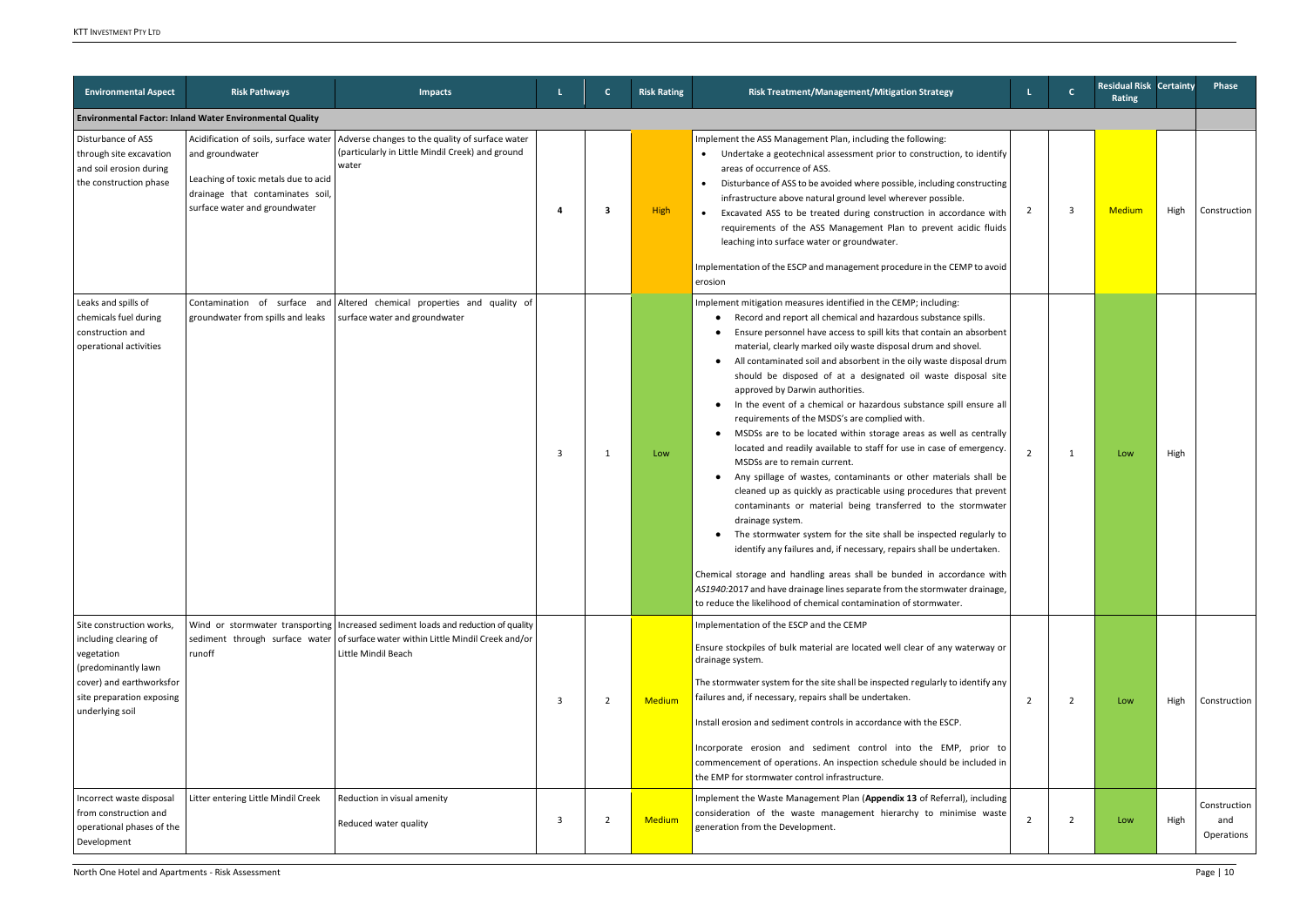| <b>Environmental Aspect</b>                                                                                                                                                                                                                                          | <b>Risk Pathways</b>                                                                                | <b>Impacts</b>                                                                                    |    | $\mathbf{C}$   | <b>Risk Rating</b> | Risk Treatment/Management/Mitigation Strategy                                                                                                                                                                                                                                                                                                                                                                                                                                                                                                                                                                                                                                                                                                                                                                                                                                                                              |                         | $\mathbf{C}$            | <b>Residual Risk Certainty</b><br>Rating |        | Phase                             |
|----------------------------------------------------------------------------------------------------------------------------------------------------------------------------------------------------------------------------------------------------------------------|-----------------------------------------------------------------------------------------------------|---------------------------------------------------------------------------------------------------|----|----------------|--------------------|----------------------------------------------------------------------------------------------------------------------------------------------------------------------------------------------------------------------------------------------------------------------------------------------------------------------------------------------------------------------------------------------------------------------------------------------------------------------------------------------------------------------------------------------------------------------------------------------------------------------------------------------------------------------------------------------------------------------------------------------------------------------------------------------------------------------------------------------------------------------------------------------------------------------------|-------------------------|-------------------------|------------------------------------------|--------|-----------------------------------|
|                                                                                                                                                                                                                                                                      |                                                                                                     |                                                                                                   |    |                |                    | Undertake regular inspections of Little Mindil Creek for excessive litter and<br>remove rubbish from the creek, as required.                                                                                                                                                                                                                                                                                                                                                                                                                                                                                                                                                                                                                                                                                                                                                                                               |                         |                         |                                          |        |                                   |
| <b>Environmental Factor: Community and Economy</b>                                                                                                                                                                                                                   |                                                                                                     |                                                                                                   |    |                |                    |                                                                                                                                                                                                                                                                                                                                                                                                                                                                                                                                                                                                                                                                                                                                                                                                                                                                                                                            |                         |                         |                                          |        |                                   |
| Construction of North<br>One Development on<br>existing recreational area                                                                                                                                                                                            | Loss of the site as community<br>public open space                                                  | Reduction in recreational value of grassed area<br>by current recreational users                  | 4  | 3              | High               | Continue open and collaborative relationships with key stakeholders.<br>Implement the Stakeholder Engagement Plan (Appendix 3 of Referral)<br>throughout the construction and operational phase to ensure the<br>Development remains current with social issues and expectations<br>The Planning Scheme Amendment to rezone the Little Mindil Creek Reserve as<br>Zone Public Space has ensured public access is maintained<br>Ensure the Development does not encroach on publicly- accessible open<br>space.<br>Explore partnership options to upgrade and enhance the adjacent Nurses<br>Walk.<br>Incorporation of public areas, including the Market area, within the design of<br>the Development.                                                                                                                                                                                                                    | $\overline{\mathbf{3}}$ | $\overline{3}$          | <b>Medium</b>                            | Medium | Construction<br>and<br>Operations |
| Construction<br>Development on existing   Mindil Beach foreshore<br>recreational area that is<br>highly integrated into the<br>surrounding pedestrian<br>network, with footpaths<br>providing access to the<br>site from Gilruth Avenue<br>to Mindil Beach foreshore | of Restrictions on public access to the                                                             | Reduction in recreational value of Little Mindil<br>Beach foreshore by current recreational users | -2 | 3              | <b>Medium</b>      | Maintain pedestrian pathways to ensure access to the Little Mindil Beach<br>foreshore.<br>Continue open and collaborative relationships with key stakeholders.<br>Implement the Stakeholder Engagement Plan throughout the construction<br>and operational phase to ensure the Development remains current with<br>social issues and expectations                                                                                                                                                                                                                                                                                                                                                                                                                                                                                                                                                                          | 1                       | $\overline{\mathbf{3}}$ | Low                                      | Medium | Construction<br>and<br>Operations |
| Noise amenity                                                                                                                                                                                                                                                        | Noise and vibration generation<br>from construction activities or<br>operation of the Hotel complex | Reduced amenity due to noise generation from<br>construction activities for nearby residents      | 3  | $\overline{2}$ | <b>Medium</b>      | No direct line of site between major plant items and the nearest sensitive<br>receptors<br>Implement acoustic treatments if the overall sound power level of mechanical<br>plant exceeds 80 dBA for each building<br>Ensure acoustic testing is undertaken to confirm compliance for mechanical<br>plant prior to completion of construction.<br>Establish speed limits within the site to reduce traffic noise impacts.<br>Construct trafficable surface with a low-squeal compound.<br>Investigate acoustic upgrades for Ground Level Food and Beverage Bar to<br>reduce break-out noise from amplified music.<br>Investigate options for acoustic upgrades to the facades of the Hotel Building<br>ad patron limits to reduce Level 1 Poolside Bar noise emissions.<br>Adhere to Responsible Serving of Alcohol principles to reduce likelihood of<br>patrons causing noise and participating in anti-social behaviour. | $\overline{2}$          | $\overline{2}$          | Low                                      | High   | Construction<br>and<br>Operations |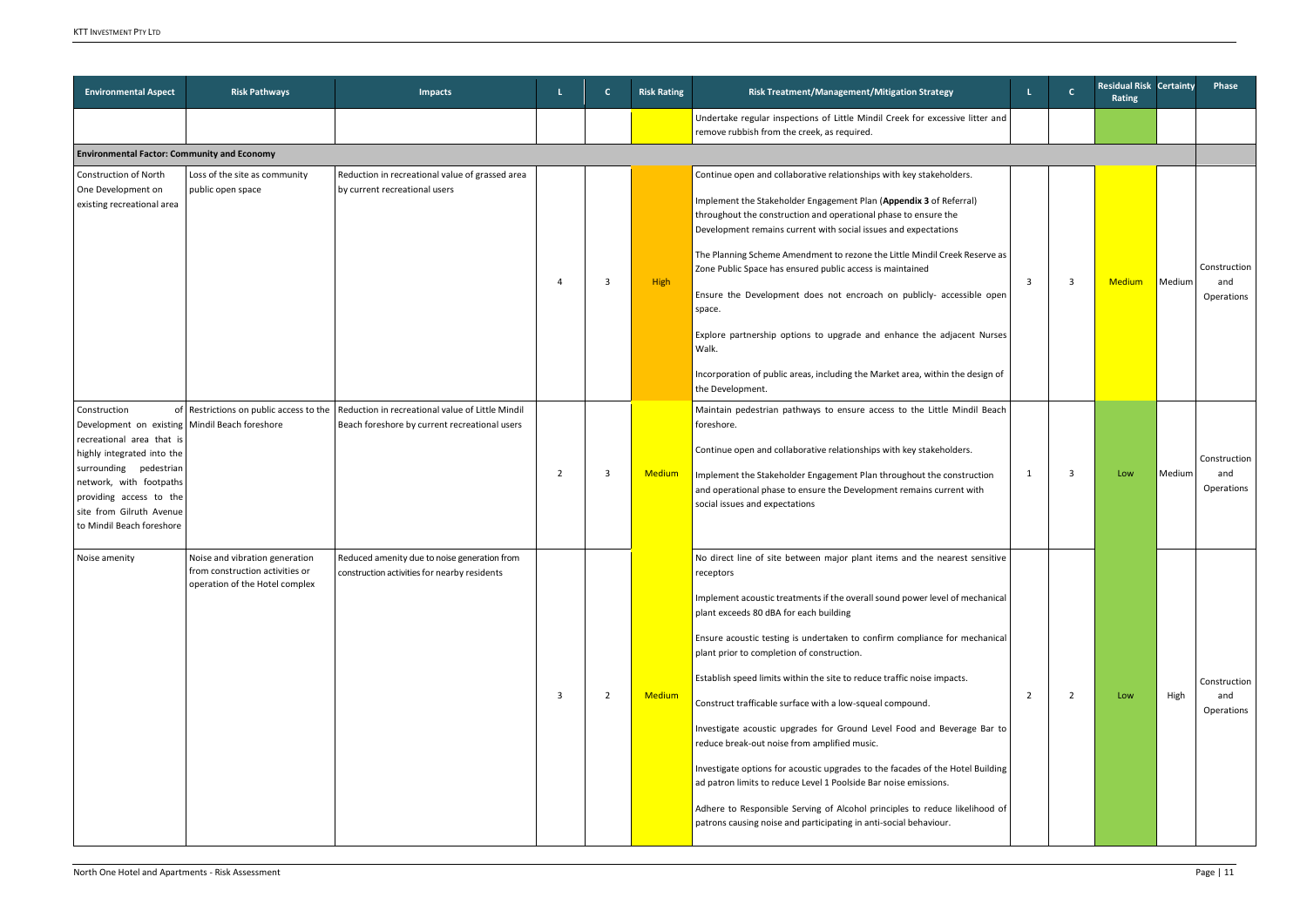| <b>Environmental Aspect</b>                       | <b>Risk Pathways</b>                                                            | <b>Impacts</b>                                                                                                                                                                                                           |               |    | <b>Risk Rating</b> | Risk Treatment/Management/Mitigation Strategy                                                                                                                                                                                                                                                                                                                                                                                                                                                                                                                                                                            | L.                      | $\mathbf{C}$   | <b>Residual Risk Certainty</b><br>Rating |        | <b>Phase</b>                      |
|---------------------------------------------------|---------------------------------------------------------------------------------|--------------------------------------------------------------------------------------------------------------------------------------------------------------------------------------------------------------------------|---------------|----|--------------------|--------------------------------------------------------------------------------------------------------------------------------------------------------------------------------------------------------------------------------------------------------------------------------------------------------------------------------------------------------------------------------------------------------------------------------------------------------------------------------------------------------------------------------------------------------------------------------------------------------------------------|-------------------------|----------------|------------------------------------------|--------|-----------------------------------|
|                                                   |                                                                                 |                                                                                                                                                                                                                          |               |    |                    | Establish protocols for live music events, including notification procedures,<br>noise monitoring (if appropriate) and complaint processes.<br>Incorporate noise impacts into the EMP, to be completed prior to the<br>commencement of operations.                                                                                                                                                                                                                                                                                                                                                                       |                         |                |                                          |        |                                   |
| Construction of multi-<br>storey Hotel            | Visual amenity impacts of built<br>environment                                  | Reduction in visual amenity due to loss of views<br>for some neighbouring residents and businesses                                                                                                                       |               | 3  | High               | Maintain the maximum limit on building height to 6 levels.<br>Siting of the taller buildings away from the sensitive receptors to the south of<br>the Development site.<br>Preserve and enhance the vegetation within Little Mindil Creek and the<br>southern escarpment.<br>Inclusion of biophilic rooftop design into the Development to enhance the<br>visual amenity of the Development.<br>Ensure building and landscape designs incorporate sympathetic vegetation<br>and design choices to integrate with the surrounding environmental values<br>and provide adequate screening of non-aesthetic infrastructure. | $\overline{\mathbf{3}}$ | $\overline{3}$ | <b>Medium</b>                            | High   | Operations                        |
| Construction and<br>operation activities          | Increased traffic due to increased<br>construction and operational<br>workforce | Traffic delays, congestion, and increased road<br>safety risk for vehicle operators and pedestrians<br>in the vicinity of the Development                                                                                | 1             |    | Low                | No mitigation measures have been identified for traffic movements, as the<br>impacts were deemed negligible to the public road network                                                                                                                                                                                                                                                                                                                                                                                                                                                                                   | -1                      |                | Low                                      | High   | Construction<br>and<br>Operations |
| <b>Environmental Factor: Culture and Heritage</b> |                                                                                 |                                                                                                                                                                                                                          |               |    |                    |                                                                                                                                                                                                                                                                                                                                                                                                                                                                                                                                                                                                                          |                         |                |                                          |        |                                   |
| Construction<br>such as earthworks                | culturally significant sites                                                    | activities Disturbance or destruction of Larrakia people unable to maintain cultural and<br>spiritual connections and potentially ceremony<br>and passing-on of knowledge at the site                                    | 3             |    | High               | Instigate an archaeological monitoring program for any ground disturbance<br>work in recognition of the possibility that prehistoric burials may still exist at<br>the site<br>A Larrakia representative to be present on site to monitor excavation work<br>Obtain an Aboriginal Areas Protection Authority (AAPA) Certificate prior to<br>commencement of construction                                                                                                                                                                                                                                                 | $\overline{2}$          | $\overline{3}$ | <b>Medium</b>                            | Medium | Construction<br>and<br>Operations |
| Construction<br>of<br>environment                 | purposes                                                                        | built Restricted access to Sacred Site and Larrakia people unable to maintain cultural and<br>Little Mindil Beach for cultural spiritual connections and potentially ceremony<br>and passing-on of knowledge at the site | $\mathcal{P}$ | 3  | Medium             | Establish a process of stakeholder engagement and participatory planning with<br>the Larrakia people<br>Engage with the relevant indigenous stakeholders to ensure traditional<br>activities in nearby areas are understood and not impacted<br>The Planning Scheme Amendment to rezone the Little Mindil Creek Reserve as<br>Zone Public Space has ensured access to the Registered Scared Site is<br>maintained<br>Ensure the Development does not encroach on publicly-accessible open space<br>Maintain pedestrian pathways to ensure access to the Little Mindil Beach<br>foreshore                                 | 1                       | 3              | Low                                      | Medium | Construction<br>and<br>Operations |
| Construction<br>of<br>storey Hotel                | environment                                                                     | multi- Visual amenity impacts of built Reduction of scenic values of Myilly Point<br>Heritage Precinct due to loss of views due to<br>construction of multi-storey Hotel                                                 |               | -3 | High               | Maintain the maximum limit on building height to 6 levels.<br>Siting of the taller buildings away from the sensitive receptors to the south of<br>the Development site.                                                                                                                                                                                                                                                                                                                                                                                                                                                  | $\overline{\mathbf{3}}$ | 3              | <b>Medium</b>                            | High   | Operations                        |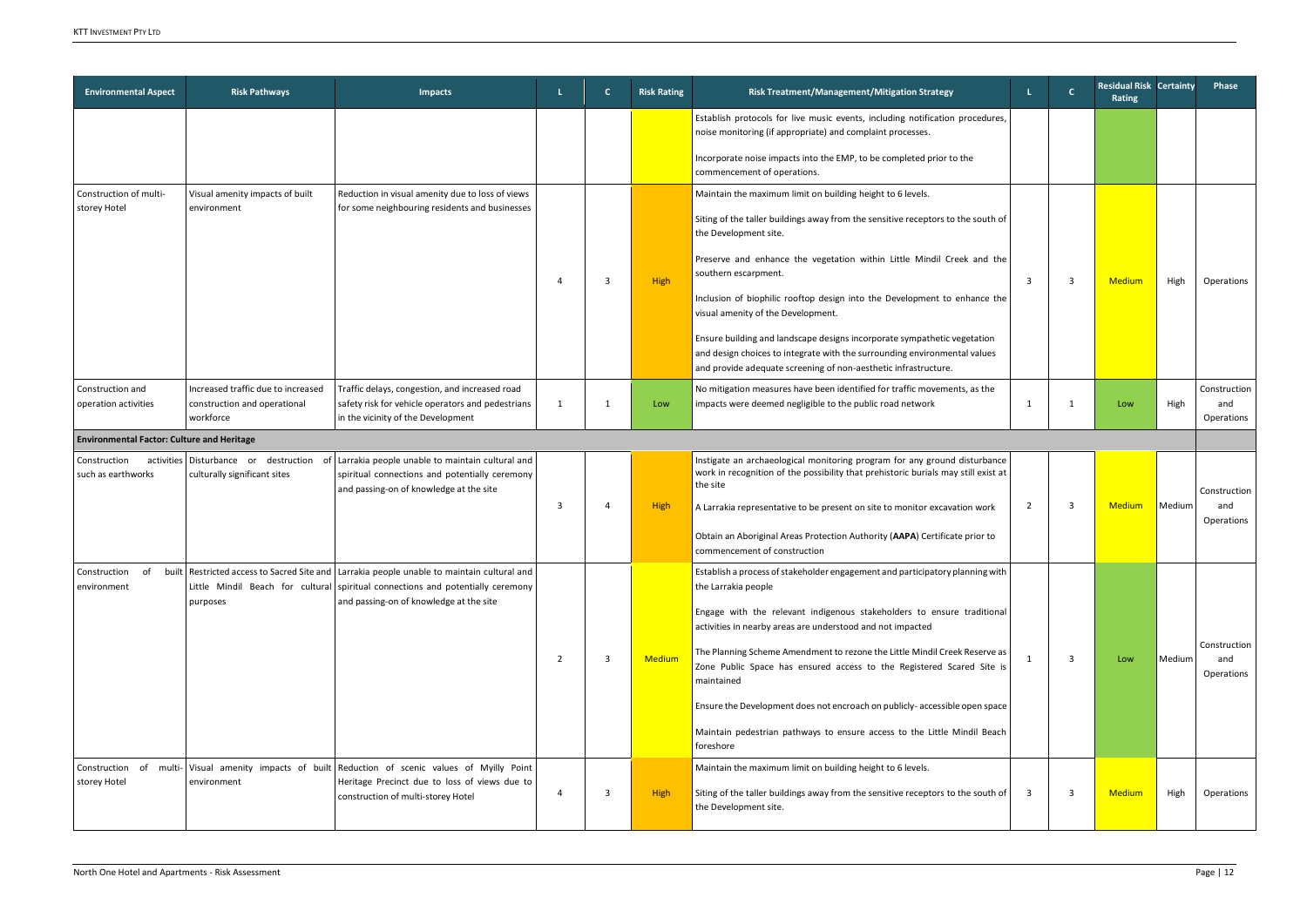| <b>Environmental Aspect</b>                                                         | <b>Risk Pathways</b>                                                                                                                                                                                                                                                                                  | <b>Impacts</b>                                                                                                                                                                       |    | $\mathbf{C}$   | <b>Risk Rating</b> | Risk Treatment/Management/Mitigation Strategy                                                                                                                                                                                                                                                                                                                                                                                                                                                                                                                                                                                                                                                                                                                                                                                                                                                                                                                                                                                                                                                                                                                                                                                                                                                                                                                                                                                                                                                      | L. | $\mathbf{C}$   | <b>Residual Risk Certainty</b><br>Rating |      | Phase                             |
|-------------------------------------------------------------------------------------|-------------------------------------------------------------------------------------------------------------------------------------------------------------------------------------------------------------------------------------------------------------------------------------------------------|--------------------------------------------------------------------------------------------------------------------------------------------------------------------------------------|----|----------------|--------------------|----------------------------------------------------------------------------------------------------------------------------------------------------------------------------------------------------------------------------------------------------------------------------------------------------------------------------------------------------------------------------------------------------------------------------------------------------------------------------------------------------------------------------------------------------------------------------------------------------------------------------------------------------------------------------------------------------------------------------------------------------------------------------------------------------------------------------------------------------------------------------------------------------------------------------------------------------------------------------------------------------------------------------------------------------------------------------------------------------------------------------------------------------------------------------------------------------------------------------------------------------------------------------------------------------------------------------------------------------------------------------------------------------------------------------------------------------------------------------------------------------|----|----------------|------------------------------------------|------|-----------------------------------|
| Environmental Factor: Human Health<br>Construction<br><b>Operational Activities</b> | and Exposure<br>to<br>of<br>elements<br>contractors or Hotel guests<br>Animal interactions<br>Exposure to biting insects                                                                                                                                                                              | environmental Hotel guests and employees suffering from<br>employees, adverse health impacts                                                                                         | -1 | $\mathbf{1}$   | Low                | Preserve and enhance the vegetation within Little Mindil Creek and the<br>southern escarpment.<br>Inclusion of biophilic rooftop design into the Development to enhance the<br>visual amenity of the Development.<br>Ensure building and landscape designs incorporate sympathetic vegetation<br>and design choices to integrate with the surrounding environmental values<br>and provide adequate screening of non-aesthetic infrastructure.<br><b>Exposure to environmental elements</b><br>Hotel personnel will be trained in the risks associated with climate exposure,<br>the signs and symptoms of over-exposure to heat and its effects (e.g.<br>dehydration) and what to do in case of an emergency.<br>Hotel guests will be informed of the risks and mitigation strategies to avoid or<br>minimise effects to human health.<br>First-aid facilities will be equipped to provide at least an initial response to<br>incidents of this type.<br>Develop and implement a Cyclone Response Plan.<br>Ensure buildings are designed and constructed in accordance with relevant<br>building codes, with particular emphasis on cyclone ratings.<br><b>Animal interactions</b><br>Awareness for Hotel guests on risks of animal interaction and avoidance<br>measures to be implemented.<br>First-aid facilities will be equipped to provide at least an initial response to<br>incidents of this type, with Hotel personnel trained in first response<br>procedures.<br><b>Biting Insects</b> | 1  | -1             | Low                                      | High | <b>Operations</b>                 |
| <b>Environmental Factor: Terrestrial Ecosystems</b>                                 |                                                                                                                                                                                                                                                                                                       |                                                                                                                                                                                      |    |                |                    | Implement the Biting Insects Management Plan (Appendix 21 of Referral)                                                                                                                                                                                                                                                                                                                                                                                                                                                                                                                                                                                                                                                                                                                                                                                                                                                                                                                                                                                                                                                                                                                                                                                                                                                                                                                                                                                                                             |    |                |                                          |      |                                   |
| Construction<br>operational activities.                                             | and Significant vegetation<br>Human disturbance of fauna due to<br>additional personnel on site during<br>construction and operation of the<br>Development<br>Vehicle strike of fauna<br>Increase in the presence, diversity<br>and abundance of introduced fauna<br>due to generation of putrescible | and Unauthorised clearing of Sensitive Degradation of sensitive and Significant<br>Vegetation and potential impact to Threatened<br>Fauna utilising habitats within this vegetation. | 2  | $\overline{2}$ | Low                | <b>Unauthorised Vegetation Clearing</b><br>Physically define disturbance footprint prior to commencement of<br>construction activities, to ensure unauthorised clearing does not occur.<br>Incorporate detail on the importance of Sensitive and Significant Vegetation<br>within site induction and awareness training.<br><b>Human Disturbance</b><br>Awareness for Hotel guests on the environmental values of the surrounding<br>area, including the importance of reducing human disturbance wherever<br>possible on significant vegetation or fauna species.<br>Vehicle Strike                                                                                                                                                                                                                                                                                                                                                                                                                                                                                                                                                                                                                                                                                                                                                                                                                                                                                                               | 1  | $\overline{2}$ | Low                                      | High | Construction<br>and<br>Operations |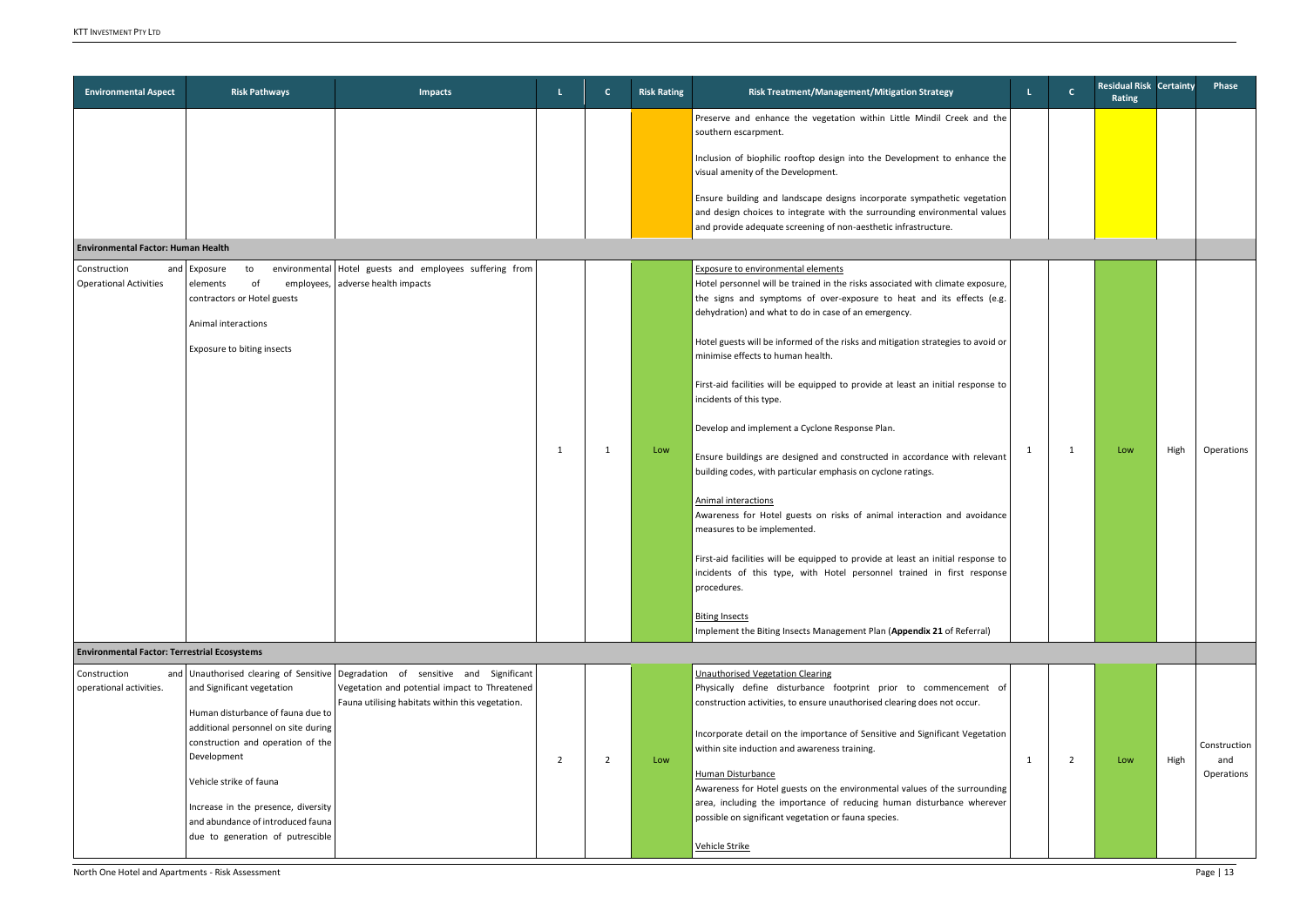| <b>Environmental Aspect</b>                                                                                                              | <b>Risk Pathways</b>                                                                  | <b>Impacts</b>                                                                  |                | $\mathbf{C}$   | <b>Risk Rating</b> | Risk Treatment/Management/Mitigation Strategy                                                                                                                                                                                                                                                                                                                                                                                                                                                                                                                                                                                                                                                                                                                                                                                                                                                                                                                                                                                                                                                                                                                                                                                                                                                                                     |   | $\mathbf{C}$ | <b>Residual Risk Certainty</b><br>Rating |      | Phase |
|------------------------------------------------------------------------------------------------------------------------------------------|---------------------------------------------------------------------------------------|---------------------------------------------------------------------------------|----------------|----------------|--------------------|-----------------------------------------------------------------------------------------------------------------------------------------------------------------------------------------------------------------------------------------------------------------------------------------------------------------------------------------------------------------------------------------------------------------------------------------------------------------------------------------------------------------------------------------------------------------------------------------------------------------------------------------------------------------------------------------------------------------------------------------------------------------------------------------------------------------------------------------------------------------------------------------------------------------------------------------------------------------------------------------------------------------------------------------------------------------------------------------------------------------------------------------------------------------------------------------------------------------------------------------------------------------------------------------------------------------------------------|---|--------------|------------------------------------------|------|-------|
|                                                                                                                                          | waste<br>Marine<br>debris<br>causing<br>entanglement and ingestion by<br>marine fauna |                                                                                 |                |                |                    | Implement vehicle speed limits within the Hotel complex, to reduce risks of<br>fauna strike.<br>Record fauna impacts from vehicle strike in the Incident Management System<br><b>Introduced Species</b><br>Ensure any vehicles or equipment are free of weeds prior to commencement<br>of work on the site.<br>During both construction and operations, implement a weed control program<br>to manage infestations.<br>Regular maintenance of landscaped areas to ensure planted species do not<br>become invasive and impact the ecology of the adjacent Sensitive and<br>Significant Vegetation<br><b>Marine Debris</b><br>Implement the Waste Management Plan to reduce waste generation and<br>inappropriate disposal<br>Awareness for Hotel guests on the environmental values of the surrounding<br>area and the importance of appropriate waste disposal, to ensure marine                                                                                                                                                                                                                                                                                                                                                                                                                                                 |   |              |                                          |      |       |
| <b>Environmental Factor: Atmospheric Processes</b>                                                                                       |                                                                                       |                                                                                 |                |                |                    | debris impacting on terrestrial ecosystems and the adjacent aquatic<br>environment.                                                                                                                                                                                                                                                                                                                                                                                                                                                                                                                                                                                                                                                                                                                                                                                                                                                                                                                                                                                                                                                                                                                                                                                                                                               |   |              |                                          |      |       |
| Construction<br>operational activities that indirect sources<br>use significant volumes Development<br>fossil fuels to generate<br>power | of<br>the                                                                             | and GHG emissions from direct and Contribution of GHGs to global climate change | $\overline{2}$ | $\overline{2}$ | Low                | Project Wide<br>Implementation of a comprehensive commissioning and tuning program<br>following construction to ensure building systems are operating efficiently and<br>as designed.<br>Investigation of inclusion of solar PV on the level 6 roof (or elsewhere<br>depending on design development). The system capacity will depend on the<br>extent of the green roof across the development and available space for solar.<br>All-electric services and equipment - designing and operating the Hotelfacility<br>with all electric services and equipment (i.e. no fossil fuels combusted onsite)<br>allows for purchase of renewable energy to supply electricity.<br>Adopt a commitment to certify or benchmark the project against a third-party<br>ratings scheme such as Green Star or NABERS for Hotels.<br><b>Heating Ventilation and Air Conditioning</b><br>Installation ceiling fans in hotel rooms and other spaces throughout the Hotel<br>to reduce reliance on air conditioning systems. Ceiling fans also improve<br>occupant comfort by promoting air flow.<br>Smart controls on air conditioning systems to allow for remote control of<br>systems, temperature limiting and automatic shutdown depending on<br>occupancy.<br>Optimisation of passive measures at the detailed design stage such as natural | 1 | 2            | Low                                      | High |       |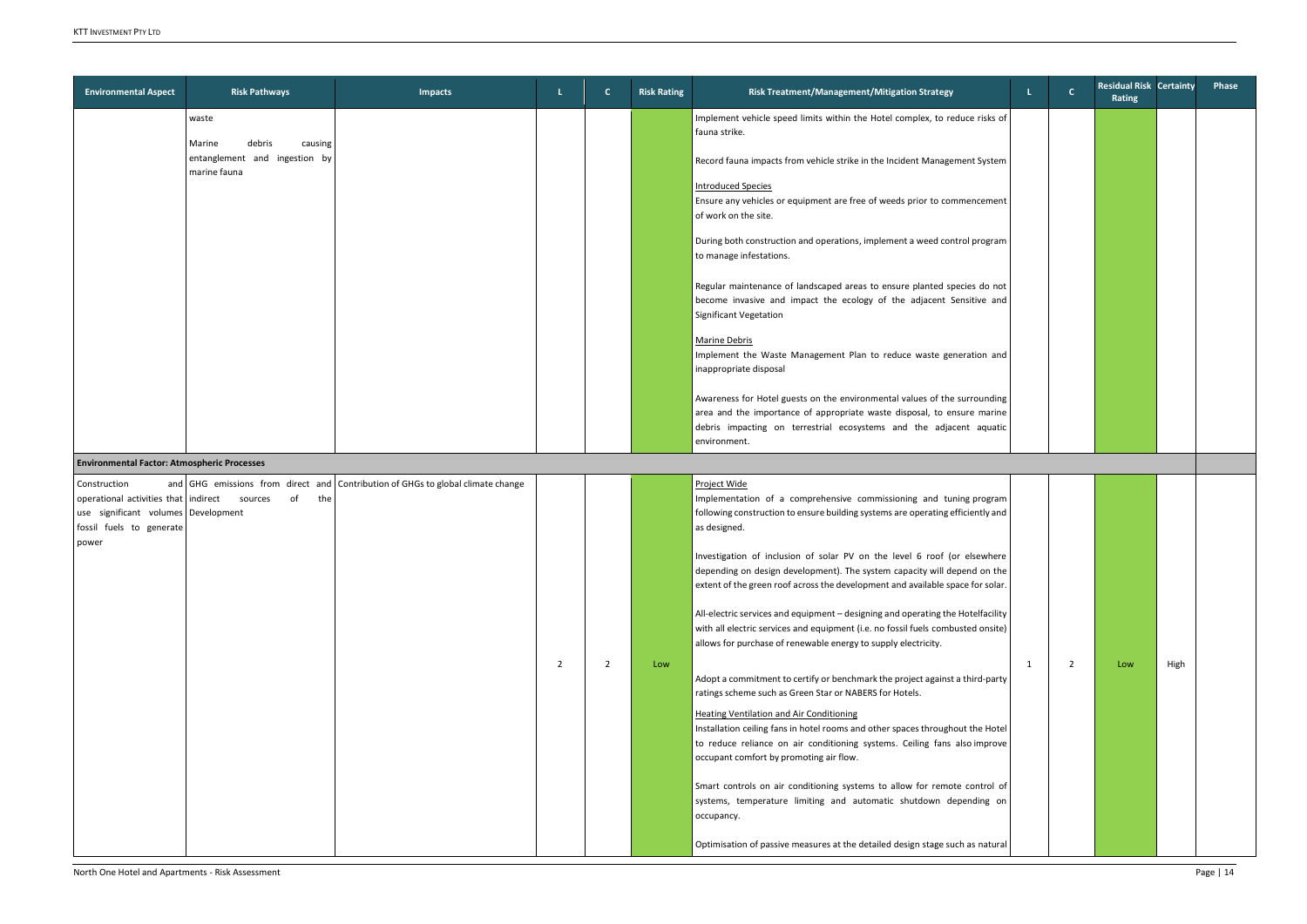| <b>Environmental Aspect</b> | <b>Risk Pathways</b> | <b>Impacts</b> | -1 | <b>C</b> | <b>Risk Rating</b> | Risk Treatment/Management/Mitigation Strategy                                 | $\mathbf{C}$ | <b>Residual Risk Certainty</b><br>Rating | Phase |
|-----------------------------|----------------------|----------------|----|----------|--------------------|-------------------------------------------------------------------------------|--------------|------------------------------------------|-------|
|                             |                      |                |    |          |                    | ventilation strategies, natural cooling, thermal mass, improved insulation,   |              |                                          |       |
|                             |                      |                |    |          |                    | window orientation and shading strategy                                       |              |                                          |       |
|                             |                      |                |    |          |                    |                                                                               |              |                                          |       |
|                             |                      |                |    |          |                    | Implementing equipment with natural refrigerants with low global warming      |              |                                          |       |
|                             |                      |                |    |          |                    | potential and/or the use of refrigerant leak detection systems                |              |                                          |       |
|                             |                      |                |    |          |                    |                                                                               |              |                                          |       |
|                             |                      |                |    |          |                    | Equipment                                                                     |              |                                          |       |
|                             |                      |                |    |          |                    | Specification and procurement of efficient equipment. For example, procure    |              |                                          |       |
|                             |                      |                |    |          |                    | TVs / computers within one energy rating star of best available as per the    |              |                                          |       |
|                             |                      |                |    |          |                    | Australian government's energy rating system.                                 |              |                                          |       |
|                             |                      |                |    |          |                    |                                                                               |              |                                          |       |
|                             |                      |                |    |          |                    | Lighting<br>Installation of efficient LED lighting throughout the development |              |                                          |       |
|                             |                      |                |    |          |                    |                                                                               |              |                                          |       |
|                             |                      |                |    |          |                    |                                                                               |              |                                          |       |
|                             |                      |                |    |          |                    | Smart lighting systems such PE sensors, timers and remote-controlcapability   |              |                                          |       |
|                             |                      |                |    |          |                    | <b>Lifts</b>                                                                  |              |                                          |       |
|                             |                      |                |    |          |                    | Place stairs in prominent locations throughout the Hotel complex to promote   |              |                                          |       |
|                             |                      |                |    |          |                    | useand reduce reliance on lifts.                                              |              |                                          |       |
|                             |                      |                |    |          |                    |                                                                               |              |                                          |       |
|                             |                      |                |    |          |                    | Automatic controls for lighting and air-conditioning within lift car.         |              |                                          |       |
|                             |                      |                |    |          |                    | Cooking                                                                       |              |                                          |       |
|                             |                      |                |    |          |                    | Consider switching to all electric cooking appliances to eliminate combustion |              |                                          |       |
|                             |                      |                |    |          |                    | of fossil fuels onsite and allow for purchase of renewable energy             |              |                                          |       |
|                             |                      |                |    |          |                    |                                                                               |              |                                          |       |